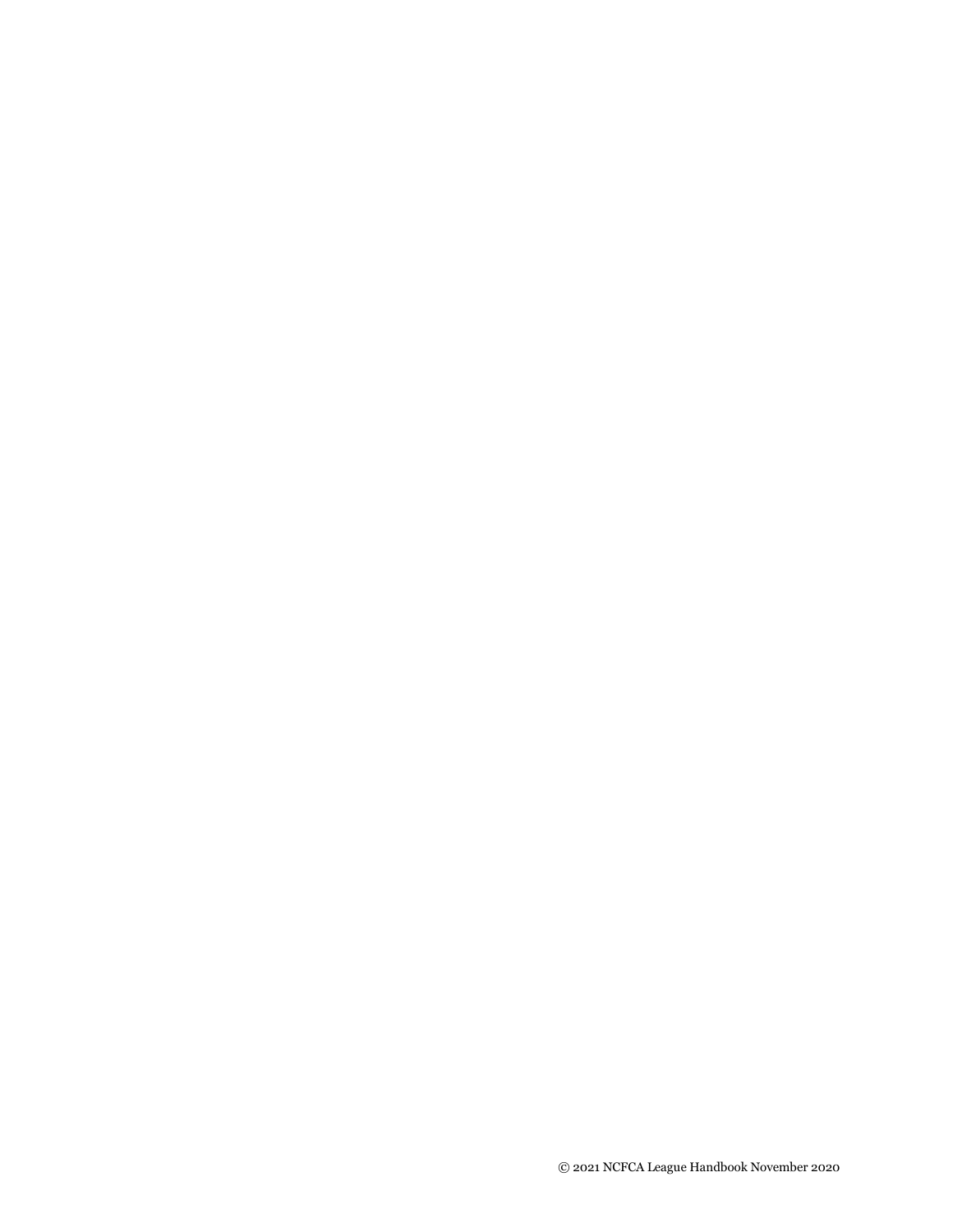# **Table of Contents**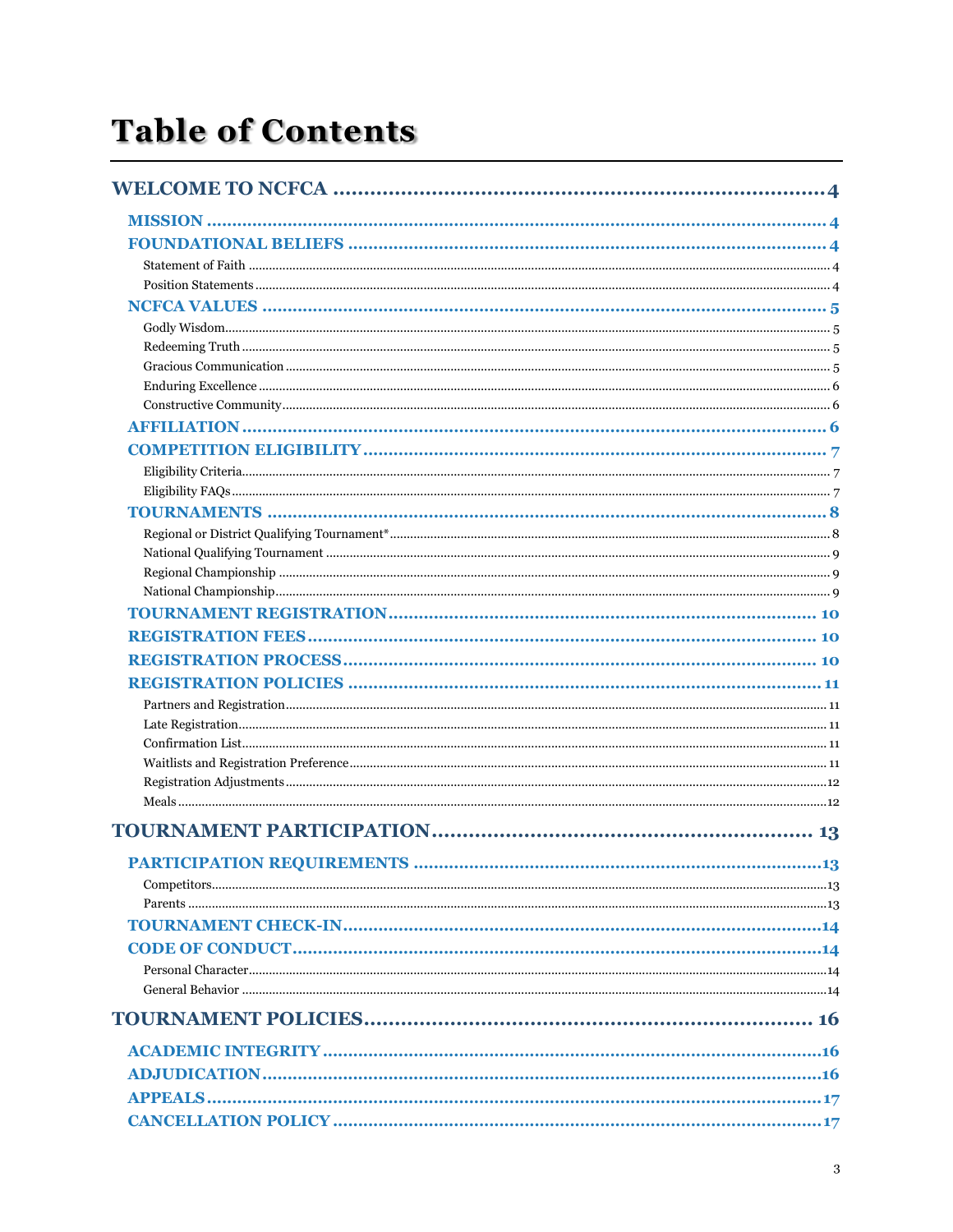|                                                              | 22 |
|--------------------------------------------------------------|----|
|                                                              |    |
|                                                              |    |
|                                                              |    |
|                                                              |    |
|                                                              |    |
|                                                              |    |
|                                                              |    |
| TEAM POLICY AND LINCOLN-DOUGLAS VALUE DEBATE COMPETITION  23 |    |
|                                                              |    |
|                                                              |    |
|                                                              |    |
|                                                              |    |
|                                                              |    |
|                                                              |    |
|                                                              |    |
|                                                              |    |
|                                                              |    |
|                                                              |    |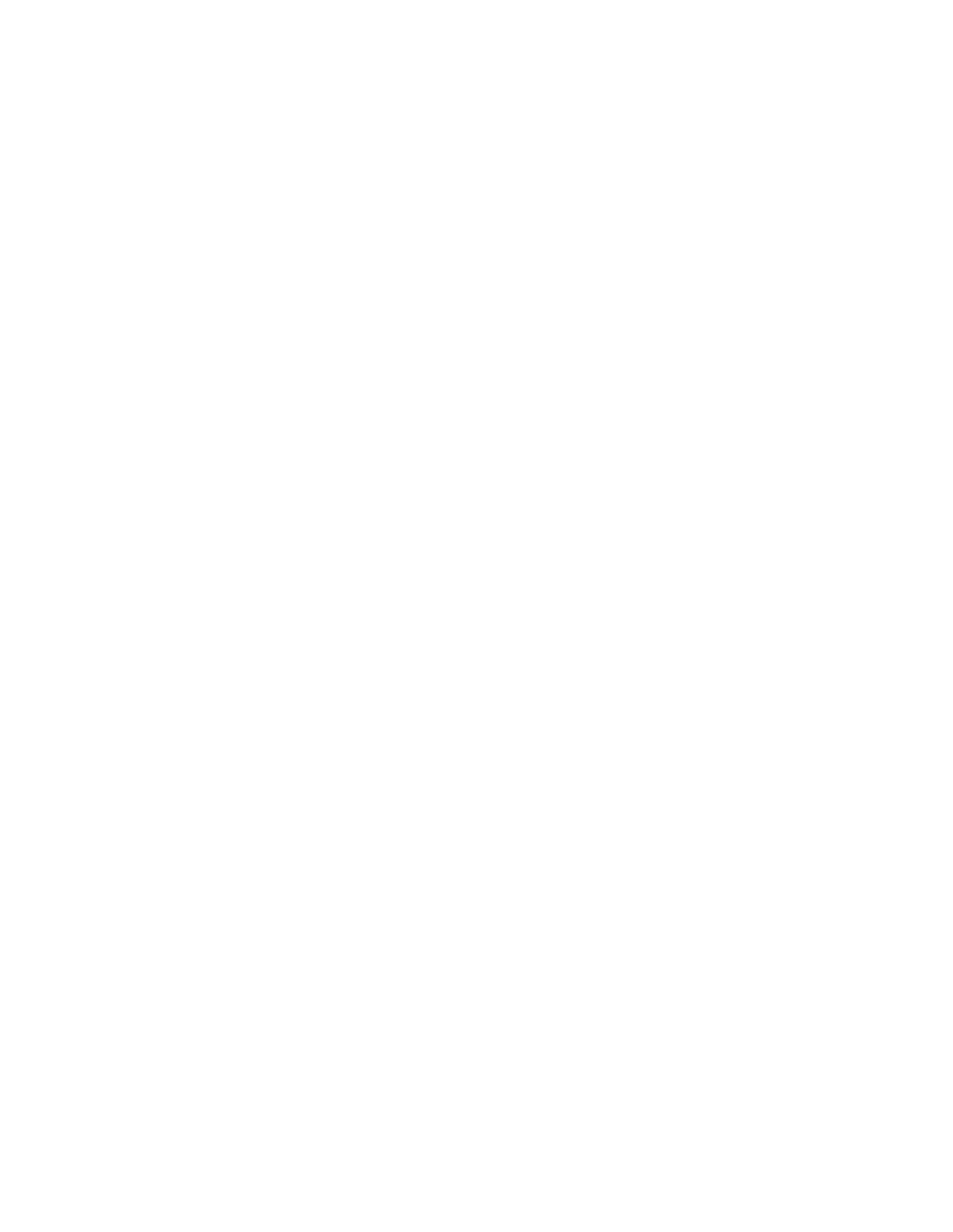# <span id="page-5-0"></span>**WELCOME TO NCFCA**



# <span id="page-5-1"></span>**MISSION**

*To challenge and equip ambassadors for Christ to communicate truth with integrity and grace*

For more than twenty years, the National Christian Forensics and Communications Association (NCFCA) has promoted excellence in communications through competitive opportunities where Christian students develop the skills necessary to think critically and communicate effectively in order to address life issues from a biblical worldview in a manner that glorifies God.

## <span id="page-5-2"></span>**FOUNDATIONAL BELIEFS**

NCFCA is a non-denominational Christian organization and our Foundational Beliefs are integral to who we are both in word and deed.

#### <span id="page-5-3"></span>**Statement of Faith**

#### **Nicene Creed**

We believe in one God the Father Almighty, Maker of heaven and earth, of all things visible and invisible.

And in one Lord Jesus Christ, the only-begotten Son of God, begotten of his Father before all worlds, God of God, Light of Light, very God of very God, begotten, not made, being of one substance with the Father; by whom all things were made; who for us and for our salvation came down from heaven, and was incarnate by the Holy Spirit of the virgin Mary, and was made man; and was crucified also for us under Pontius Pilate; he suffered and was buried; and the third day he rose again according to the Scriptures, and ascended into heaven, and is seated at the right hand of the Father; and he shall come again, with glory, to judge both the living and the dead; whose kingdom shall have no end.

And we believe in the Holy Spirit, the Lord and giver of life, who proceeds from the Father and the Son; who with the Father and the Son together is worshiped and glorified; who spoke by the prophets; and we believe in one holy catholic\* and apostolic church; we acknowledge one baptism for the remission of sins; and we look for the resurrection of the dead, and the life of the world to come.

Amen. \*universal

#### <span id="page-5-4"></span>**Position Statements**

For more than two thousand years, the Christian church has held almost exclusively accepted viewpoints on the veracity and inerrancy of Scripture and on issues related to marriage and biblical sexuality. Acknowledgement of what constitutes a "Christian worldview" based on these beliefs has gone largely without dispute until the last decade. Current societal norms, both inside and outside the church, have challenged the clarity with which NCFCA once operated and required us to resolutely affirm what Scripture has to say about these two issues.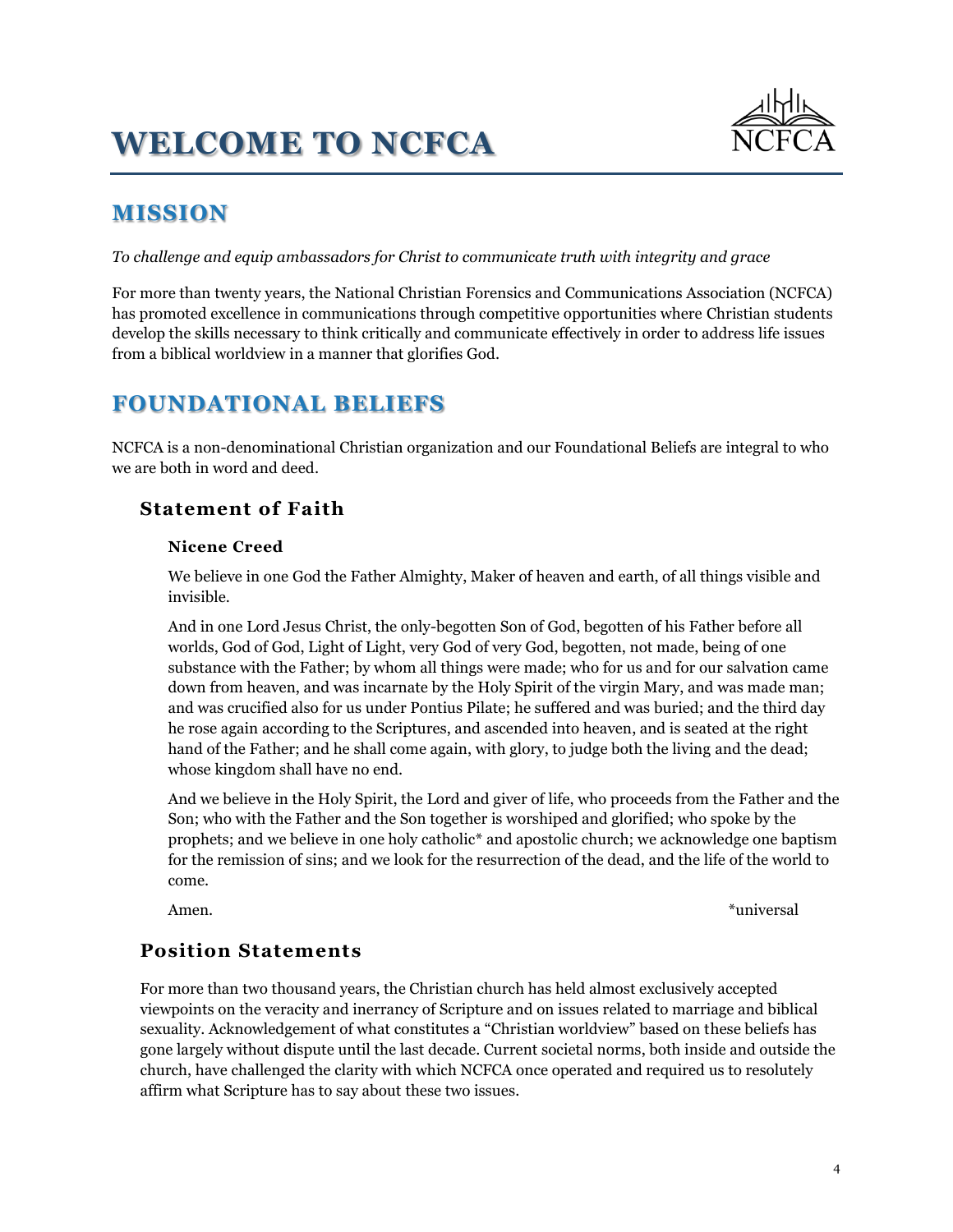#### **Scriptural Inerrancy**

We believe that the Bible in its entirety is *breathed out by God* (*2 Tim. 3:16*), is inerrant in its original autographs (Prov. 30:5; 2 Pet. 1:20-21), and is *profitable for teaching, for reproof, for correction, and for training in righteousness, that the man of God may be complete, equipped for every good work* (*2 Tim. 3:17*).

#### **Marriage and Gender**

In order to clearly indicate our position on an extensive list of issues related to marriage and human sexuality, NCFCA's Board of Directors has chosen to affirm the [Nashville Statement.](https://cbmw.org/nashville-statement) This statement, based on Scripture, addresses issues including premarital, extramarital, and homosexual relationships, gender alteration or identification, as well as physical disorders related to gender.

## <span id="page-6-0"></span>**NCFCA VALUES**

#### <span id="page-6-1"></span>**Godly Wisdom**

*Proverbs 9:10 The fear of the LORD is the beginning of wisdom, and the knowledge of the Holy One is insight.* Godly wisdom is the right use of knowledge. Once we know the Lord, wisdom requires us to obey Him and follow Him wholeheartedly. Everything we do begins with our desire to obey and glorify God. However, godly wisdom isn't just spiritual; it is practical and applies to every type of skill and area of life. For example, the same word for wisdom used in Proverbs is also used to describe the wisdom God gave to craftsmen and women (see Exodus 28:3, 31:3, 35:26). We value the right use of knowledge in every context, the use of knowledge that is most glorifying to God.

## <span id="page-6-2"></span>**Redeeming Truth**

*Philippians 4:8 Finally, brothers, whatever is true, whatever is honorable, whatever is just, whatever is pure, whatever is lovely, whatever is commendable, if there is any excellence, if there is anything worthy of praise, think about these things*. As Christian communicators, we value messages of redeeming truth. God has entrusted us with the good news that not only humanity but all of creation is being redeemed through Jesus Christ (2 Corinthians 5:17-19; Romans 8:18-23). God's redemptive work is happening throughout the world, and we have the privilege of discovering, meditating upon, and communicating whatever is true, honorable, just, pure, lovely, commendable, excellent, and praiseworthy in all areas of life.

## <span id="page-6-3"></span>**Gracious Communication**

*Colossians 4:6 Let your speech always be gracious, seasoned with salt, so that you may know how you ought to answer each person.* We want Christians to boldly speak truth and be prepared to give an answer in every situation. In order to know how we ought to answer each person, the Bible says that our speech must always be gracious and seasoned with salt. "Salty" speech isn't dull or flat but is flavored with a spice that captures the attention of the listener. Gracious speech comes from a heart of love and respect for both God and our fellow man. Since death and life itself are in the power of the tongue (Proverbs 18:21), we want to be faithful stewards of that power by speaking words of life and truth in a gracious, respectful, and interesting way.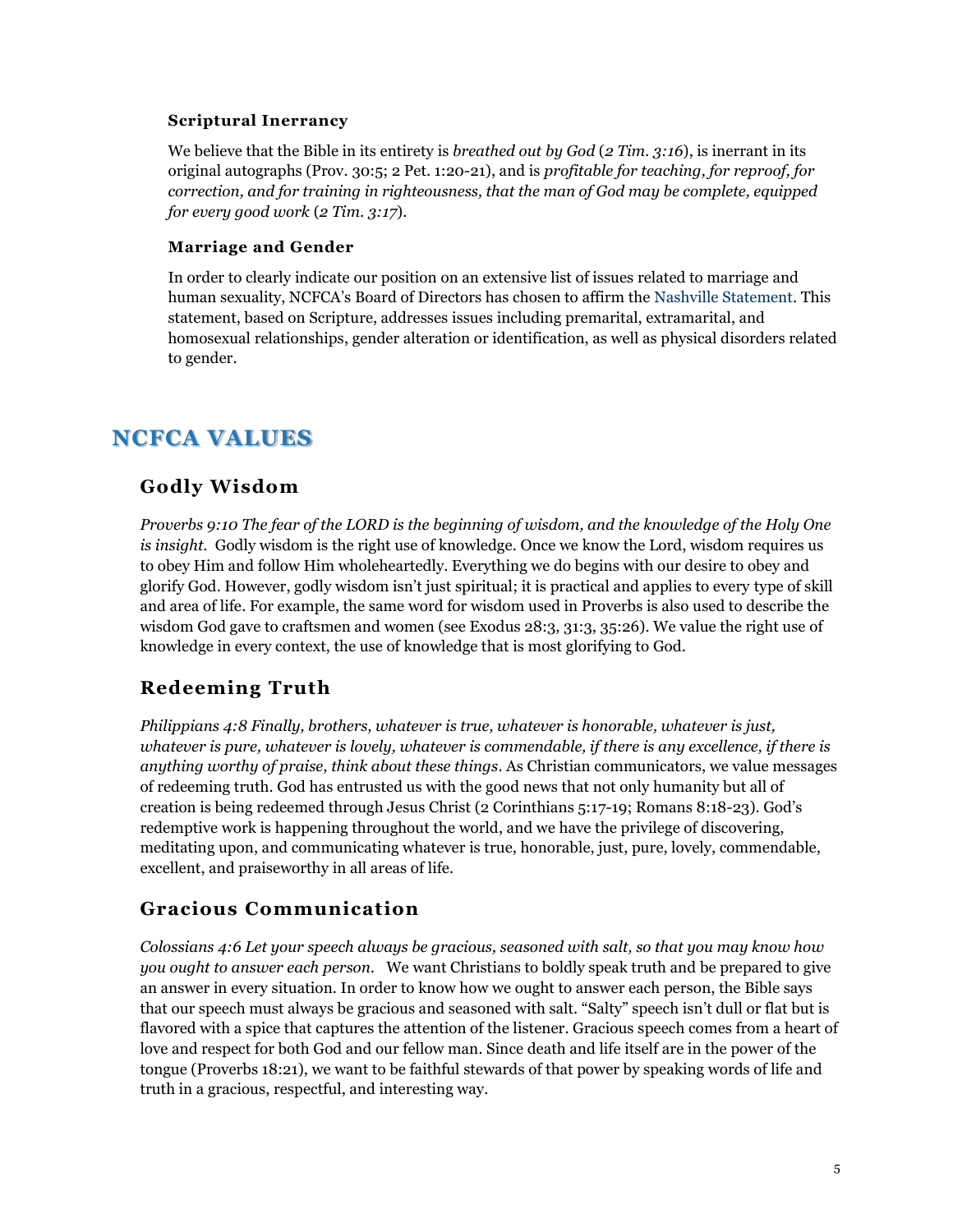## <span id="page-7-0"></span>**Enduring Excellence**

*Colossians 3:23–24 Whatever you do, work heartily, as for the Lord and not for men, knowing that from the Lord you will receive the inheritance as your reward. You are serving the Lord Christ.* Our commitment to excellence is based on our desire to do our best for the Lord. We value work that is done heartily and well and includes a singular focus on the Lord rather than on man. Working for the Lord rather than man means that we value a work-life balance that honors our God-given responsibilities in all areas of life. It means we value investments and activities that reap enduring rewards rather than just short-term gains. It means we value the praise and inheritance we receive from Christ more than winning a tournament and receiving the praise of man.

#### <span id="page-7-1"></span>**Constructive Community**

*Proverbs 27:17 Iron sharpens iron, and one man sharpens another.* We are committed to engaging with one another in ways that refine, encourage, support, and challenge one another to be our best. Therefore, we value a constructive community that promotes honesty, transparency, collaboration, and evaluation. Together, we make each other better.

# <span id="page-7-2"></span>**AFFILIATION**

NCFCA invites like-minded individuals, families, schools, and organizations to partner with us in achieving our mission.

| <b>Affiliation Type</b>      | <b>Benefits</b>                                        | Fee                                 |
|------------------------------|--------------------------------------------------------|-------------------------------------|
| <b>Family Affiliation</b>    | Full access to NCFCA Resource Library                  | \$100/family before July 31st       |
|                              | Debate resolution voting                               | \$125/family between August 1st and |
|                              | Discounts (HSLDA, Online classes, Test prep, Printing) | September 30th                      |
|                              | Monthly newsletter                                     | \$150/family after October 1st      |
| <b>School Affiliation</b>    | Full access to NCFCA Resource Library                  | $$225$ (0-4 competitors)            |
|                              | Debate resolution voting                               | $$325 (5-9$ competitors)            |
|                              | Discounts (Online classes, Printing, Supplies)         | \$425 (10-14 competitors)           |
|                              | Monthly newsletter                                     | \$500 (15 or more competitors)      |
| <b>Coach Affiliation</b>     | Full access to NCFCA Resource Library                  | \$30/coach/season                   |
|                              | Debate resolution voting                               |                                     |
|                              | Discounts (Online classes, Printing, Supplies)         |                                     |
|                              | Quarterly newsletter designed for coaches              |                                     |
| Alumni Affiliation           | Invitations to alumni-exclusive events                 | \$30/alumni/season                  |
|                              | Discounts (Online classes, Printing, Supplies)         |                                     |
|                              | Quarterly newsletter designed for alumni               |                                     |
| <b>Supporter Affiliation</b> | Quarterly newsletter                                   | \$30/supporter/season               |

A complete list of [affiliation benefits](https://www.ncfca.org/join/affiliation-benefits/) can be found on the NCFCA website. Affiliation fees are nonrefundable and non-transferable.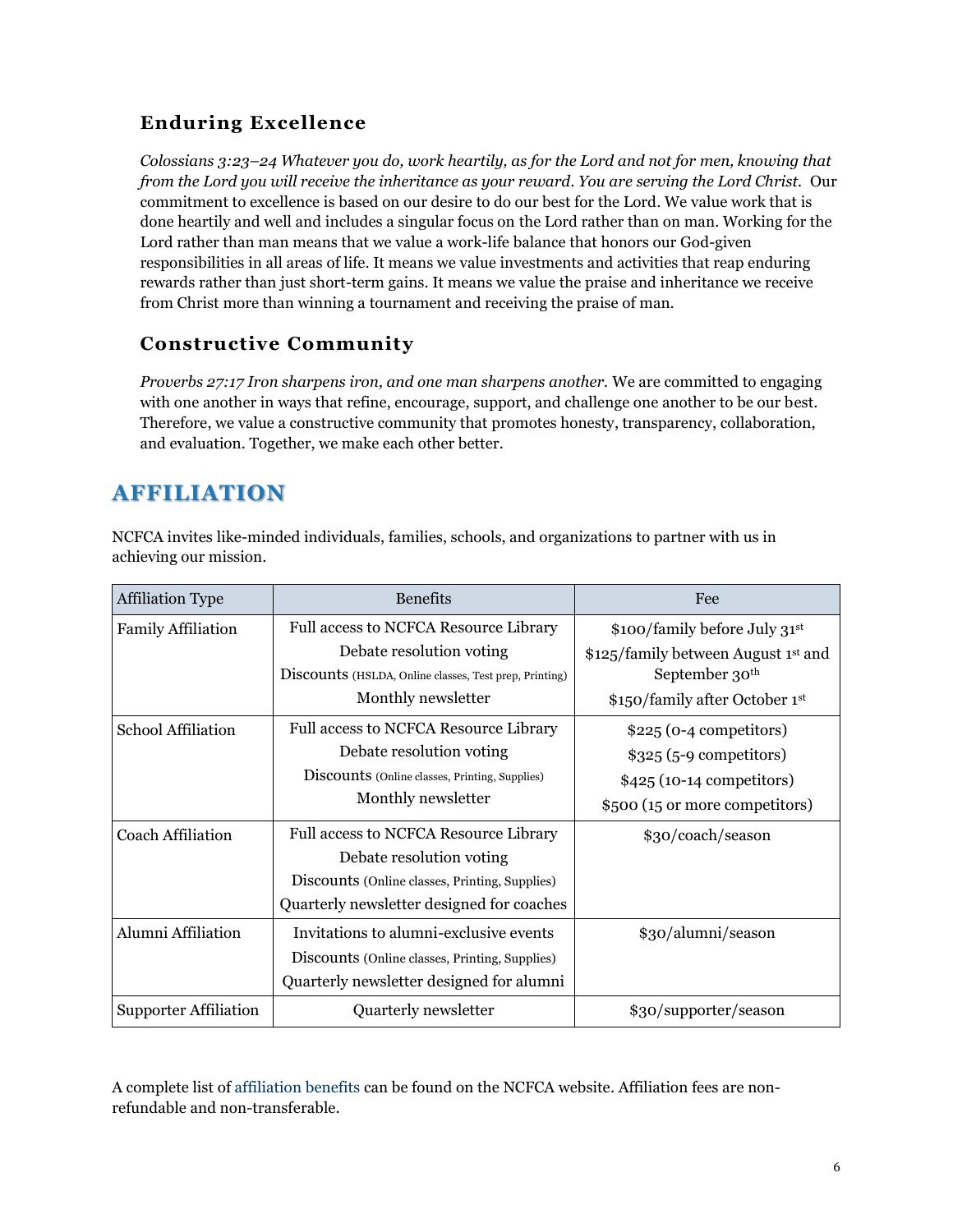In the unlikely event that it becomes necessary, NCFCA maintains the right to revoke an Affiliate's good standing status. After assessing the situation, the National Adjudication Team may revoke an Affiliate's good standing status for a specific period of time or permanently. Affiliation fees are not refunded for an Affiliate who loses good standing status.

An Affiliate who has lost good standing status may appeal its revocation by sending a written explanation of the situation and outlining the case for appeal to the Executive Director who will confer with the National Adjudication Team and other relevant members of NCFCA leadership before rendering a final decision. The NCFCA Board of Directors may choose to review any final revocation of good standing status by its own motion or by request of the Executive Director.

In the rare event that a dispute is not able to be resolved via the aforementioned process, NCFCA and all Affiliates agree that any claim or dispute arising from or related to participating in NCFCA activities shall be settled by mediation and, if necessary, legally binding arbitration in accordance with the Rules of Procedure for Christian Conciliation of the Institute for Christian Conciliation, a division of Peacemaker® Ministries. (Complete text is available at [www.Peacemaker.net.](http://www.peacemaker.net/)) Judgment upon an arbitration decision may be entered in any court otherwise having jurisdiction. NCFCA and all Affiliates understand that these methods shall be the sole remedy for any controversy or claim arising out of this agreement and expressly waive their right to file a lawsuit in any civil court against one another for such disputes, except to enforce an arbitration decision.

# <span id="page-8-0"></span>**COMPETITION ELIGIBILITY**

## <span id="page-8-1"></span>**Eligibility Criteria**

A [competitor](https://www.ncfca.org/join/affiliation-benefits/competition-eligibility/) eligible for qualifying competition must:

- Be an NCFCA Affiliate and read and abide by the Code of Conduct AND
- Be no younger than 12 years old and no older than 18 years old on September  $1^{st}$  of the competition season with the exception of Moot Court competitors who shall be no younger than 15 years old and no older than 18 years old on September 1st of the competitive season AND
- Not have earned a high school diploma.

## <span id="page-8-2"></span>**Eligibility FAQs**

| <b>Regarding Age Requirements</b>                                                                                  |                                                                                                                                                                                                                                                        |  |
|--------------------------------------------------------------------------------------------------------------------|--------------------------------------------------------------------------------------------------------------------------------------------------------------------------------------------------------------------------------------------------------|--|
| May exceptions be made for<br>younger students who are eager to<br>compete?                                        | No. Eligibility exceptions will not be made for students who are<br>younger than 12 on September 1st of the competition season.<br>Students younger than this age may participate in junior-level<br>events.                                           |  |
| May exceptions be made for<br>younger students who are eager to<br>compete in Moot Court?                          | No. Eligibility exceptions will not be made for students who are<br>younger than 15 on September 1st of the competition season.<br>Students younger than this age are encouraged to participate in<br>any of the other currently offered NCFCA events. |  |
| May exceptions be made for<br>students who will be older than 18<br>on September 1st of the<br>competition season? | No. Eligibility exceptions will not be made for students who are<br>older than 18 on September 1 <sup>st</sup> of the competition season.<br>Students older than this age may not compete in NCFCA.                                                    |  |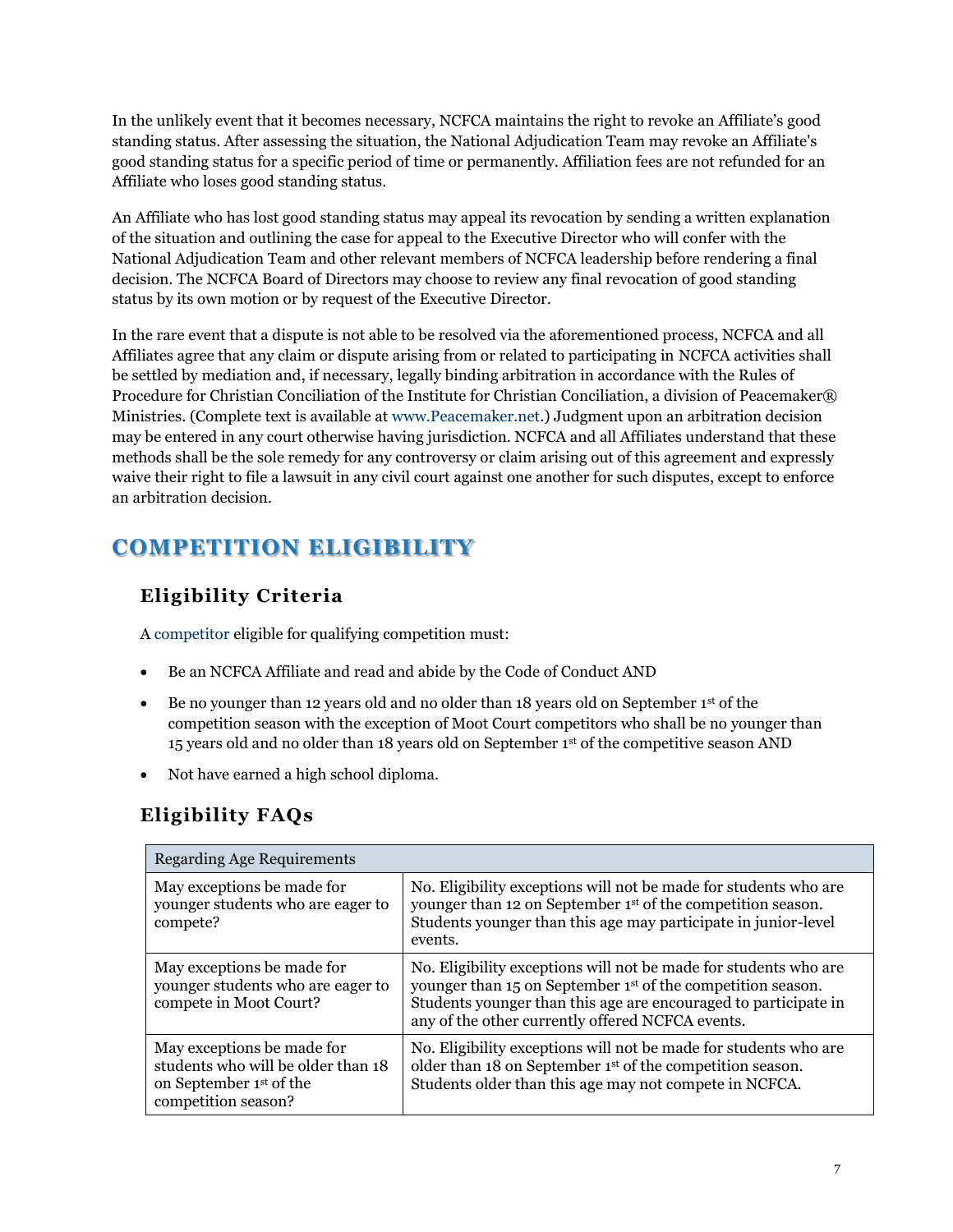| <b>Regarding Exceptions</b>                                                        |                                                                                                                                                                                                                                           |
|------------------------------------------------------------------------------------|-------------------------------------------------------------------------------------------------------------------------------------------------------------------------------------------------------------------------------------------|
| Are students with special<br>needs or learning disabilities<br>allowed to compete? | Yes. Students with special needs or learning disabilities are encouraged<br>to compete; however, no exceptions to tournament rules may be made.                                                                                           |
| Are students with physical<br>limitations eligible for<br>competition?             | Yes. Students with physical limitations are eligible to compete. NCFCA<br>will make accommodations when practical, but as NCFCA does not own<br>its tournament locations, those accommodations may vary from<br>tournament to tournament. |
|                                                                                    | Requests for special arrangements that may affect competition must be<br>made in advance by sending a detailed explanation of the situation to<br>the Director of Forensics.                                                              |

| <b>Regarding School Status</b>                                                                                                                                              |                                                                                                                                                                                                                                                |  |  |
|-----------------------------------------------------------------------------------------------------------------------------------------------------------------------------|------------------------------------------------------------------------------------------------------------------------------------------------------------------------------------------------------------------------------------------------|--|--|
| May a middle school student participate in<br>NCFCA competition?                                                                                                            | Yes. NCFCA is a high school league that allows middle<br>school student participation. Parental consideration<br>should be given as to the social and spiritual maturity<br>required to wrestle with high school, age-appropriate<br>material. |  |  |
| May a student take classes at a local<br>community college, participate in a dual<br>enrollment program, or attend a school and<br>still be eligible for NCFCA competition? | Yes. A student is eligible for NCFCA competition<br>regardless of educational method so long as all eligibility<br>requirements are met and tournament policies and<br>procedures are understood and affirmed.                                 |  |  |
| May a student accumulate college credit<br>through CLEP-type tests and AP courses<br>and still be eligible for NCFCA<br>competition?                                        | Yes. A student is eligible for NCFCA competition<br>regardless of educational plan so long as all eligibility<br>requirements are met.                                                                                                         |  |  |
| May a student compete in a college<br>forensics league and still compete in<br>NCFCA?                                                                                       | No. NCFCA is a high school league, and a student who<br>competes at the collegiate level is ineligible to compete in<br>NCFCA tournaments.                                                                                                     |  |  |
| May a student graduate from high school<br>and remain eligible for NCFCA<br>competition?                                                                                    | No. A student who has earned a high school diploma is<br>no longer a high school student in terms of NCFCA<br>competition and is ineligible to compete in NCFCA<br>tournaments.                                                                |  |  |

## <span id="page-9-0"></span>**TOURNAMENTS**

NCFCA offers a number of tournament opportunities for students to hone their analytical and oratorical skills both online and onsite. Dates, locations, and events offered for each tournament will be posted on the NCFCA website as soon as they are finalized.

## <span id="page-9-1"></span>**Regional or District Qualifying Tournament\***

A regional or district qualifying tournament is a multi-day event open to eligible competitors within their region or district, and offers six preliminary rounds of debate and/or three preliminary rounds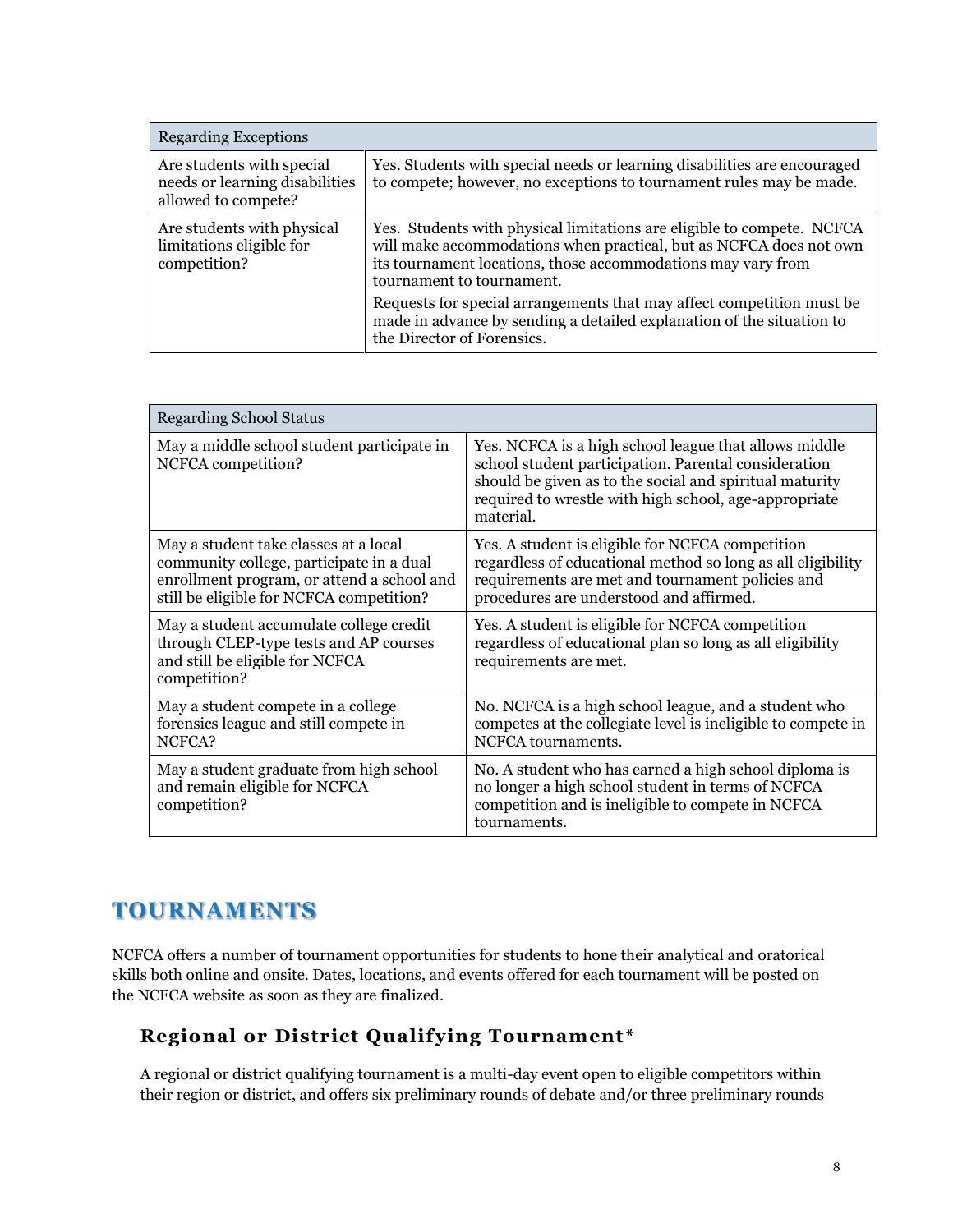of speech, and full elimination rounds. Students advancing to elimination rounds earn an invitation to the Regional Championship.

## <span id="page-10-0"></span>**National Qualifying Tournament**

A national qualifying tournament is a multi-day event open to eligible competitors from all regions that may include any combination of events, any of which will offer full preliminary (six debate/three speech) and elimination rounds. Students advancing to elimination rounds earn an invitation to their Regional Championship and top competitors in each event earn an invitation directly to the National Championship.

NOTE: All national qualifying tournaments for the 2021 competition season will be held online.

## <span id="page-10-1"></span>**Regional Championship**

A Regional Championship is a multi-day event open to competitors within a region who have earned an invitation through a qualifying tournament. Top competitors in each event earn an invitation to the National Championship.

## <span id="page-10-2"></span>**National Championship**

The National Championship is open to competitors who have received invitations through a national qualifying tournament, Regional Championship, or the National At-Large System.

\**Regions are assigned by the geographical location of the address on your NCFCA account. Once affiliated, if you would like to reassign to a region other than the one prescribed, reassignment is available in the NCFCA Shop. Reassignment must be processed prior to December 31st, is accompanied by a \$20 surcharge, and is valid for the current competition season.*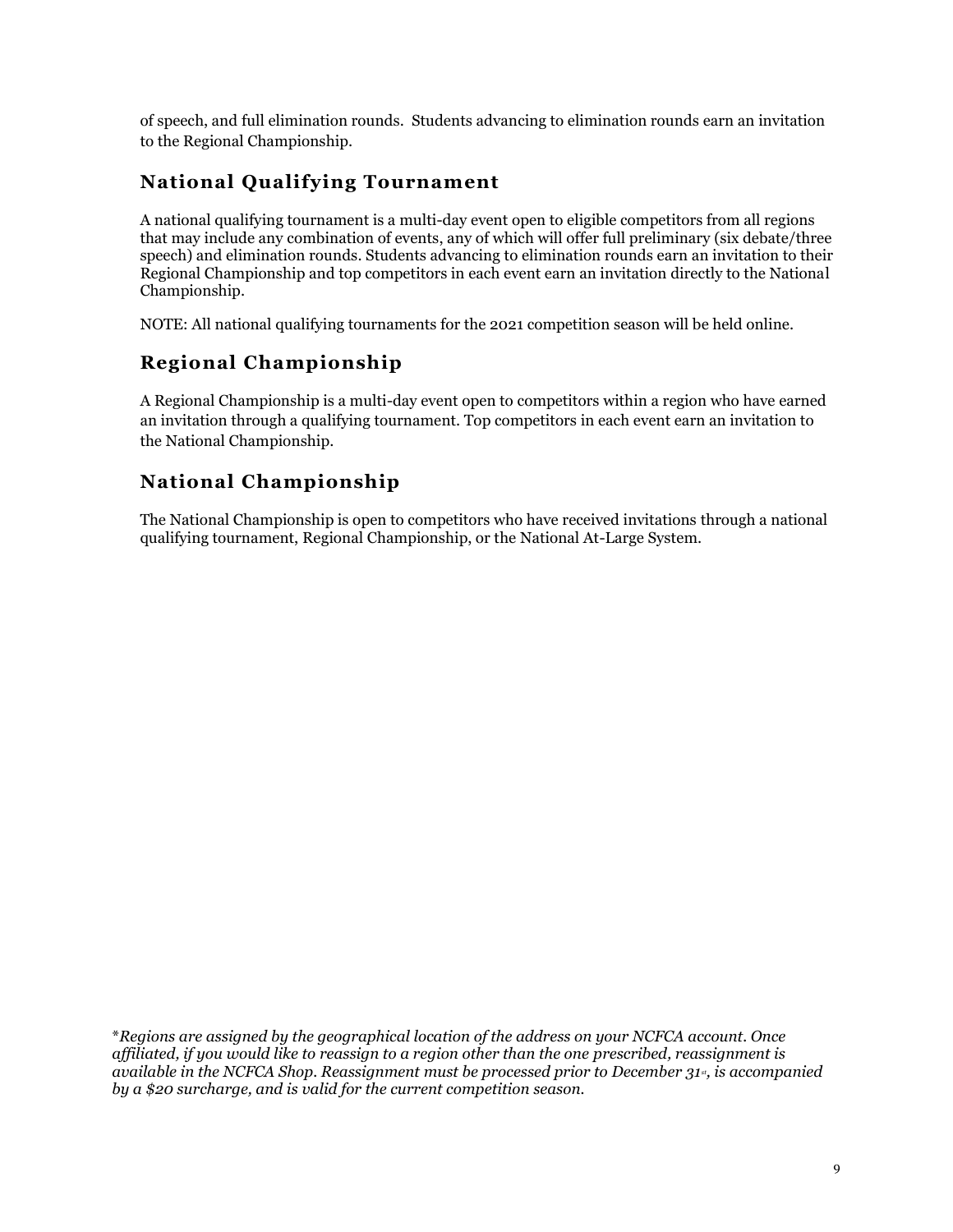## <span id="page-11-0"></span>**TOURNAMENT REGISTRATION**



As tournaments plans are finalized, your NCFCA dashboard will provide a list of competitive opportunities available identified by tournament type. Detailed information and online registration for each tournament will be available by clicking on the tournament name. NCFCA's competition season runs from January to mid-June each year.

## <span id="page-11-1"></span>**REGISTRATION FEES**

Each competitor may request registration for any tournaments for which he is eligible. Families should review the schedule and details prior to registration and payment as fees, once paid, are non-refundable. The fee schedule below applies to both onsite and online tournaments.

| <b>Tournament Type</b>                  | <b>Student Entry Fee</b> | <b>Debate Event Fee</b> | <b>Speech Event Fee</b> |
|-----------------------------------------|--------------------------|-------------------------|-------------------------|
| <b>Regional and District Qualifiers</b> | \$15                     | \$35                    | \$13                    |
| National Qualifying Tournaments         | \$15                     | \$40                    | \$15                    |
| Regional Championship                   | \$25                     | \$40                    | \$15                    |
| National Championship                   | \$25                     | \$50                    | \$20                    |
| Junior Events                           | \$5                      | n/a                     | \$5                     |

# <span id="page-11-2"></span>**REGISTRATION PROCESS**

Registration requests for each tournament will be accepted via the tournament information page on your dashboard until the designated registration close date. Specific dates are outlined on tournament information pages.

| What?                              | When?                          | How?                                                                                                                                                                                                                                                                                         |
|------------------------------------|--------------------------------|----------------------------------------------------------------------------------------------------------------------------------------------------------------------------------------------------------------------------------------------------------------------------------------------|
| Request<br>Period                  | <b>Begins November</b><br>16   | Log in to your account.<br>$\bullet$<br>Choose your tournament, student, and requested event(s).<br>Complete remaining registration steps<br>Requests made via the registration tab do not guarantee your spot in the<br>tournament. (See waitlist and registration preference information.) |
| Registration<br>Request<br>Closing | Designated<br>Monday at 5pm CT | Registration Request closes.                                                                                                                                                                                                                                                                 |
| Invoices<br>Emailed                | Tuesday after<br>Registration  | Events are filled by random electronic assignment based on available<br>$\bullet$<br>space. If demand exceeds available space, a waitlist will be created.<br>Registration status is not transferable.                                                                                       |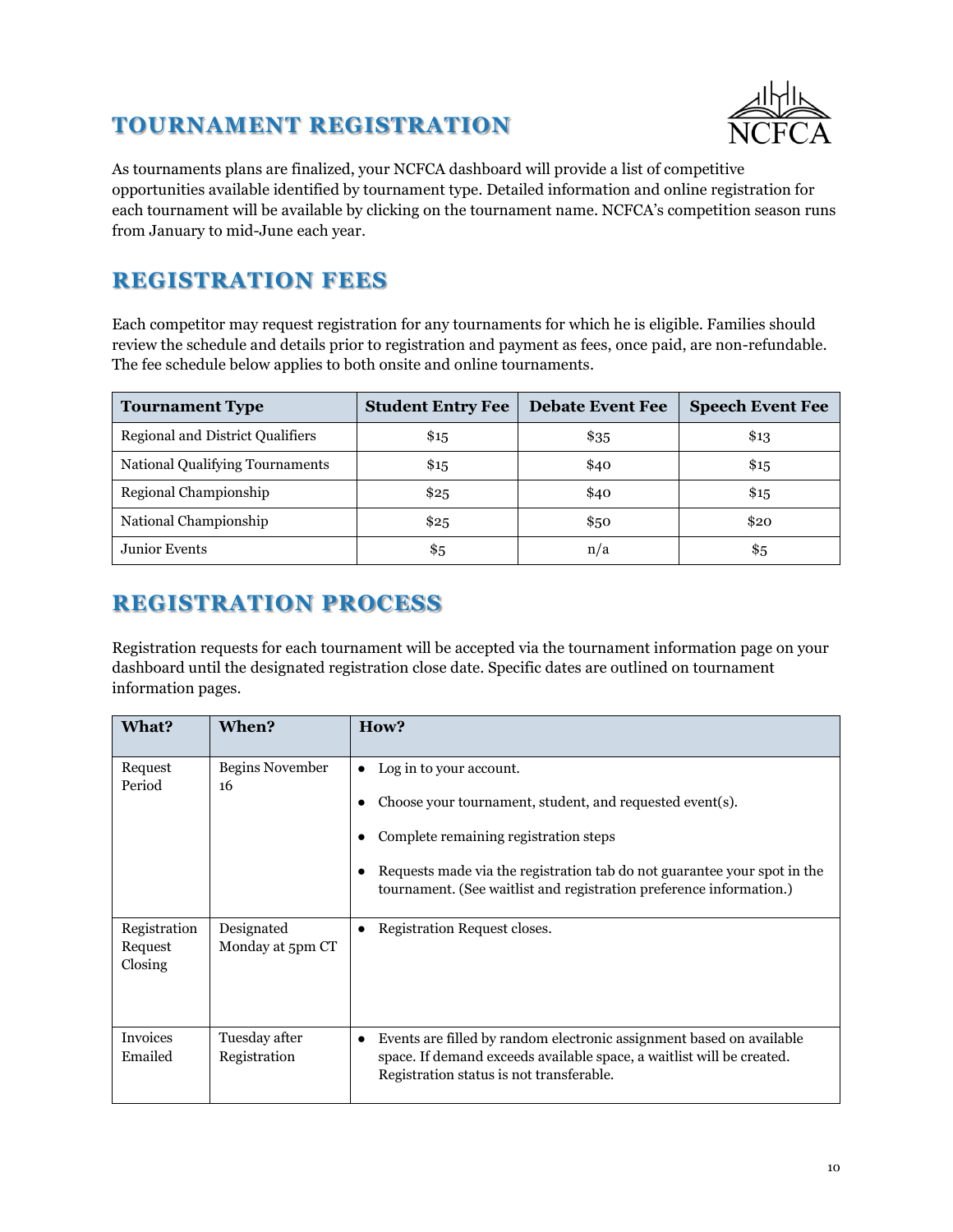|                      |                                  | Requests that have been fulfilled are moved to the registration list.<br>٠<br>Invoices are emailed to registered Affiliates as registrations are processed<br>٠               |
|----------------------|----------------------------------|-------------------------------------------------------------------------------------------------------------------------------------------------------------------------------|
|                      |                                  | throughout the day. If you have not received an invoice by the end of the<br>day on Tuesday, log in to your dashboard and check your cart before<br>contacting the registrar. |
|                      |                                  | Questions regarding invoices should be directed to $\text{Registrar@NCFCA.org}$ .                                                                                             |
| Payment<br>Due       | Between Tuesday<br>at 5pm CT and | Log in to your account.<br>$\bullet$                                                                                                                                          |
|                      | Thursday at 5pm<br><b>CT</b>     | Pay for invoiced event fees.                                                                                                                                                  |
|                      |                                  | Orders that remain unpaid at 5pm CT on Thursday are moved to the<br>bottom of any waitlist and assessed a \$25 late fee/student. (\$5 late fee<br>for Junior Events).         |
| Late<br>Registration | Friday at 9am CT                 | Register for events that have remaining space.<br>$\bullet$                                                                                                                   |

# <span id="page-12-0"></span>**REGISTRATION POLICIES**

## <span id="page-12-1"></span>**Partners and Registration**

For any event requiring a partner, both partners must request registration before the team is moved to the registration list. Students who have not indicated a partner or are waiting for their partner to register will remain on the waitlist until the other partner has registered.

## <span id="page-12-2"></span>**Late Registration**

Late registration requires a \$25 late fee (\$5 late fee for Junior Events) and will open online at 9am CT on the designated Friday for events with remaining space. Late registration will remain open until 5pm CT one week prior to the first day of competition. With late registration, you will be able to choose your events and check-out all in one transaction. Payment is required for the registration to be complete and all unpaid orders will be cleared at the close of late registration.

## <span id="page-12-3"></span>**Confirmation List**

The confirmation list for each tournament will include all completed (paid) orders. If you notice an inaccuracy, please report these to the Registrar at [Register@NCFCA.org.](mailto:Register@NCFCA.org)

## <span id="page-12-4"></span>**Waitlists and Registration Preference**

NCFCA meets its mission when students participate and will make every attempt to accommodate as many requests as possible.

Unfortunately, there are instances when demand exceeds space and a waitlist will be created. Although it may take a week or so, in most cases, the waitlisted students are able to be accommodated before the tournament begins. If a student is not able to be accommodated for a particular event, he will be given preferential registration in that event for the next tournament for which he registers,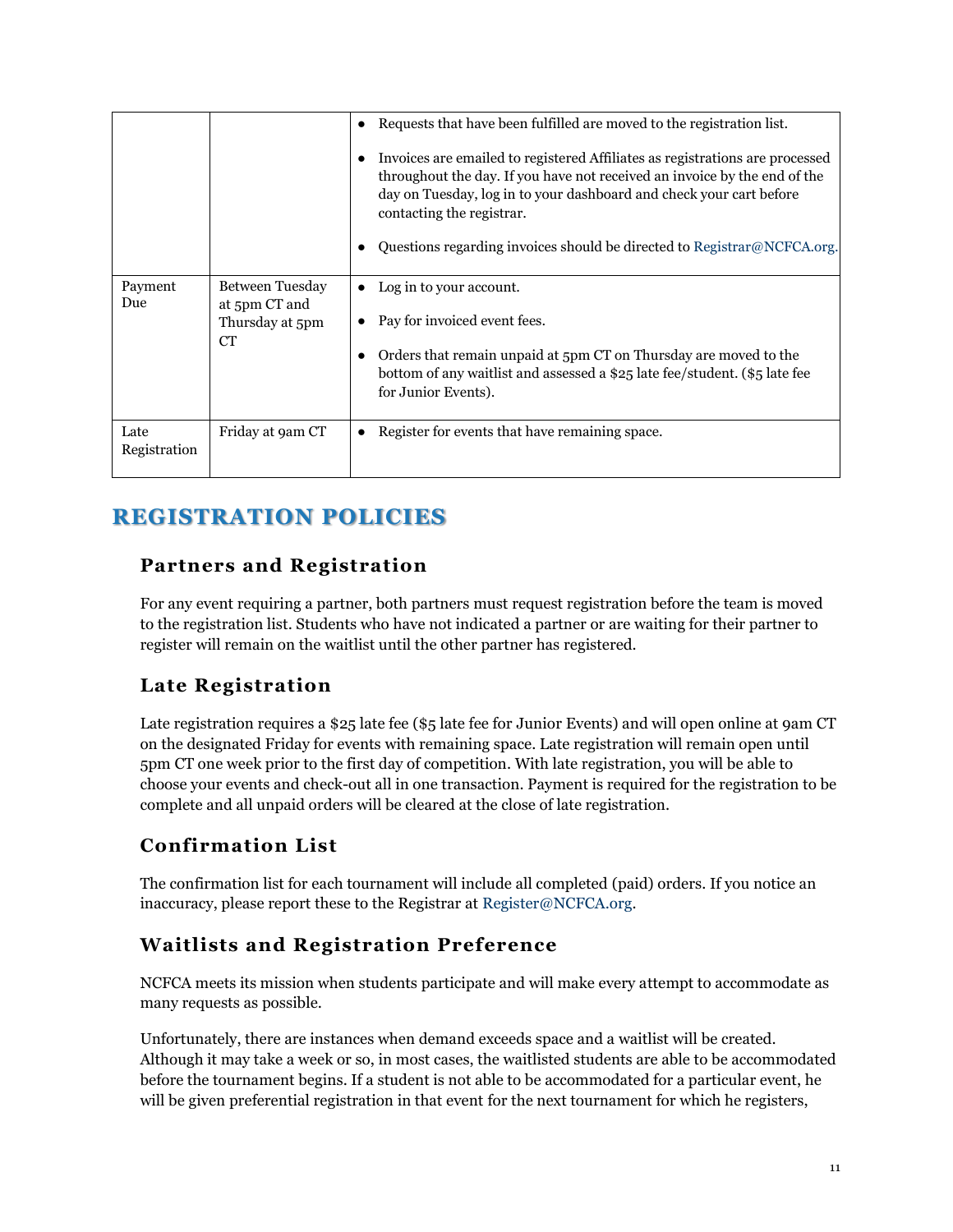regardless of tournament type. The registration software will automatically account for this status, so no action is required on the part of the student. Preferential registration status is not transferable.

In the unlikely event that there are too many preferred students for the available space and a student remains on a waitlist for a second tournament, he will be given a higher preference status the next time he registers for a tournament.

If a space is offered and subsequently declined by the student, his preferred status will be lost. Students placed on the waitlist due to nonpayment are not eligible for preferential status.

#### <span id="page-13-0"></span>**Registration Adjustments**

#### **Event Exchange**

Please make every effort to request registration for the correct events. Exchanges for paid events are available on the tournament registration page by choosing the circle arrows. If space available in the newly requested event, there will be a \$20 event exchange fee associated with the transaction that must be paid before the exchange is finalized.

#### **Dropping an Event**

Dropping an event has a negative impact on the tournament and should not be taken lightly.

- Prior to payment: If an Affiliate finds that he has registered for an event in error, the event line item may be removed by clicking the trash can without financial obligation and without affecting other selected events.
- After payment: In the rare instance that an Affiliate must drop an event after payment has been made, the adjustment must be made no less than 72 hours before the start of the tournament. No refunds are available for dropped events.

#### **Refunds**

Refunds for paid orders will only be issued for extenuating circumstances such as an illness or death in the family. If you believe your circumstances meet these criteria, you may submit a refund request in the shopping cart within 14 days of the close of the affected event.

#### **Scholarships**

A limited number of scholarships for registration fees are available by demonstrating financial need via the link in your shopping cart. Scholarships must be requested prior to payment as refunds are only issued under the extenuating circumstances detailed above and will not be considered once an order is paid.

#### <span id="page-13-1"></span>**Meals**

Due to the diversity of regulations across the country, decisions regarding the availability of meals for purchase through the NCFCA website will be made and published on an individual tournament basis.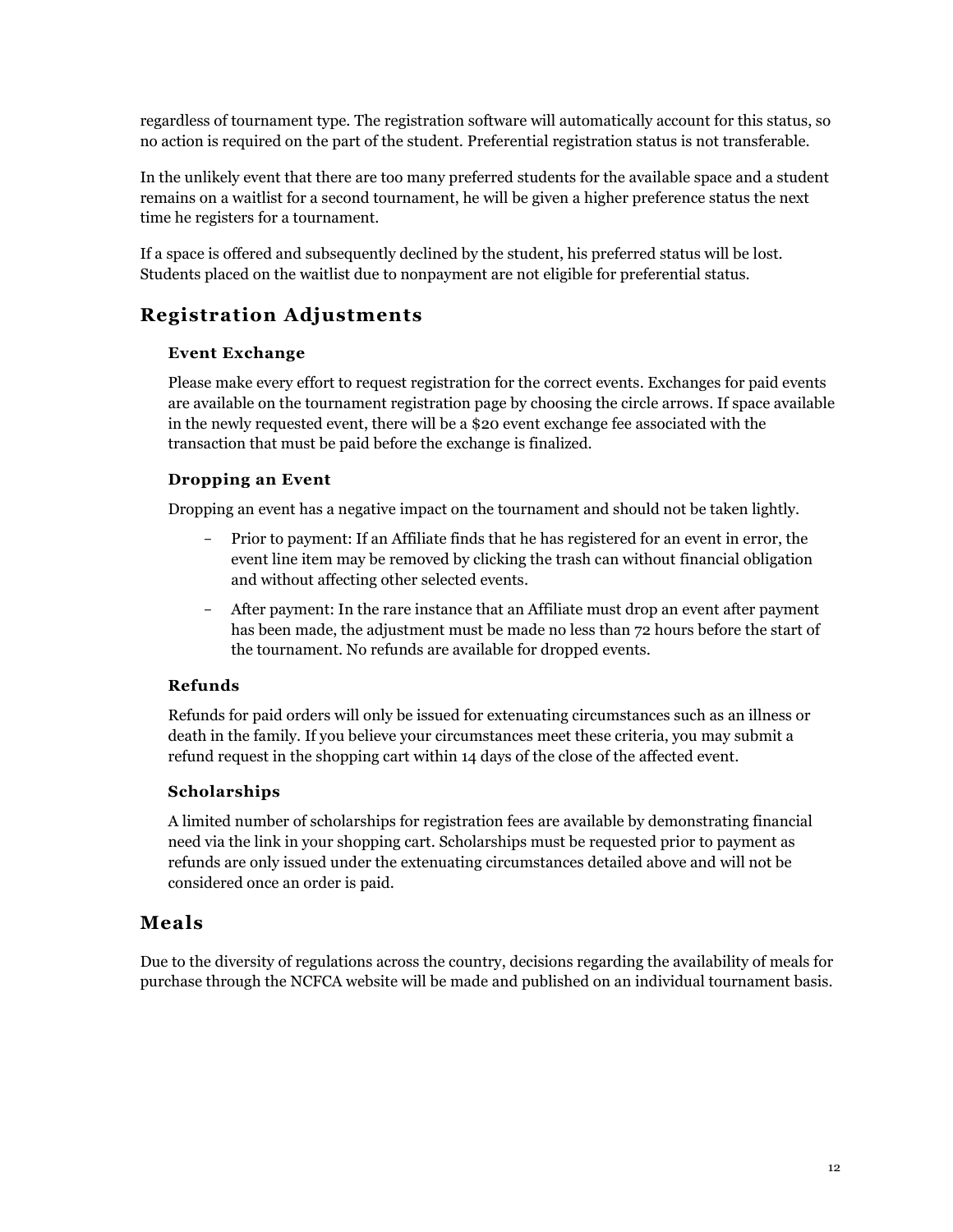

# <span id="page-14-1"></span><span id="page-14-0"></span>**PARTICIPATION REQUIREMENTS**

Each competitor and at least one parent or legal guardian must be available to actively participate for the duration of each NCFCA tournament for which they are registered.

#### <span id="page-14-2"></span>**Competitors**

Competitors should expect to be actively involved for the duration of the tournament, report to rounds promptly, and be willing to serve in various ways if asked. Early exit from a tournament will result in revocation of any qualification to the next level of competition and forfeiture of any at-large points gained from that tournament. Requests for exceptions to this rule must be submitted via email to the Director of Forensics within 72 hours of the conclusion of the Awards Ceremony.

## <span id="page-14-3"></span>**Parents**

Each parent will be designated to serve as a judge or to assist in a tournament staff role. If a parent is unable to participate, he may appoint another adult as his proxy, but must ensure that the designated adult meets all criteria outlined below.

A designated adult:

- may not be a competitor.
- must be at least 21 years old or at least 19 years old if he or she is a sibling of the competitor.
- must be prepared to fully participate in the tournament by serving as a judge or in another tournament capacity throughout the event.
- must view one Judge Training each season for speech and for debate prior to judging.
- may only be responsible for students in one family regardless of the number of students in the family.
- may not be an adult who is already responsible for their own competing children.
- must be in possession of a signed medical release for each student in his care.

Any student who arrives onsite at a tournament without a parent or a designated adult who meets the criteria above will not be allowed to remain on the premises.

Exceptions to this policy will be made only under extenuating circumstances and must be approved in writing by the Director of Forensics as far ahead of the event as possible. Requests for exceptions should be submitted during the registration process.

While NCFCA is sympathetic to the routine struggles of families, it is not fair to excuse a few families from their responsibilities while expecting all other families to make the necessary arrangements to attend. As such, work/schedule conflicts, younger children, activities of other family members, financial difficulties, etc. do not meet the standard for an extenuating circumstance.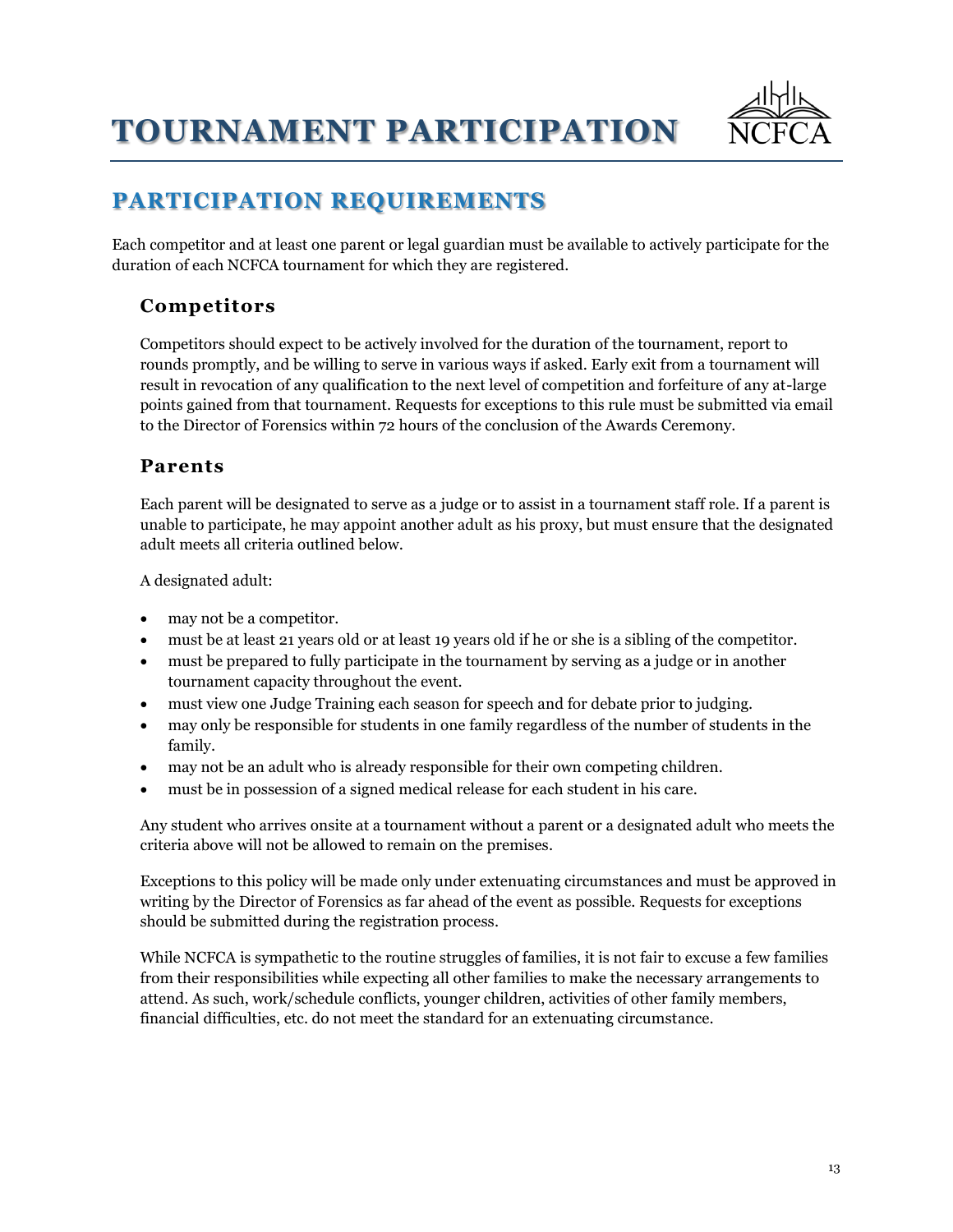## <span id="page-15-0"></span>**TOURNAMENT CHECK-IN**

Online check-in will take place during a specified timeframe posted on the tournament information page. Competitors who fail to check in and submit any required scripts during the designated window of time without a written exception from tournament officials will be dropped from the tournament and/or event. Refunds are not available for failure to check in or submit scripts.

# <span id="page-15-1"></span>**CODE OF CONDUCT**

#### <span id="page-15-2"></span>**Personal Character**

Each tournament participant is expected to act in a manner that reflects biblical values and to develop personal character traits that show maturity. Further, as a community of Christians, participants should encourage and support others to live in a manner that pleases God. While the Code of Conduct speaks specifically to the behavior of competitors, all tournament attendees should seek to uphold scriptural mandates to model Christ-like behavior for our children. As a Christian organization, NCFCA takes this responsibility to heart and reserves the right to intervene when necessary to uphold this mandate.

Participants must:

- Respect the NCFCA [Foundational Beliefs.](https://www.ncfca.org/about/foundational-beliefs/)
- Practice courtesy and consideration in their association with competitors, parents, tournament personnel, staff, and community volunteers.
- Respect the authority of parents, coaches, NCFCA leadership, and tournament staff, treating them courteously, respectfully, and obediently as unto the Lord.
- Respect NCFCA competition as a formal event done for the glory of the Lord.
- Exercise integrity. Be truthful and honorable, never lying or stealing. Do your own work, giving credit where credit is due, and be careful never to plagiarize others' work.
- Accept personal responsibility for obeying all event rules and all applicable policies outlined in the League Handbook.

#### <span id="page-15-3"></span>**General Behavior**

During an NCFCA event, participants must:

- Abstain from the use or possession of alcoholic beverages, tobacco or e-cigarettes, illegal drugs, and pornography as well as other undesirable practices that are generally recognized to be harmful to health and Christian character.
- Abstain from profanity and vulgar and abusive speech and actions (written, verbal, or electronic).
- Refrain from all public displays of affection.
- Not possess dangerous items, such as knives, guns, or lighters.
- Refrain from bullying, physically or verbally abusing, coercing, stalking, intimidating, verbally or sexually harassing, discriminating, or any other behavior that places the health and safety of oneself or others in jeopardy.
- Refrain from retrieving, saving, or displaying hate-based, offensive, or sexually explicit material via any means.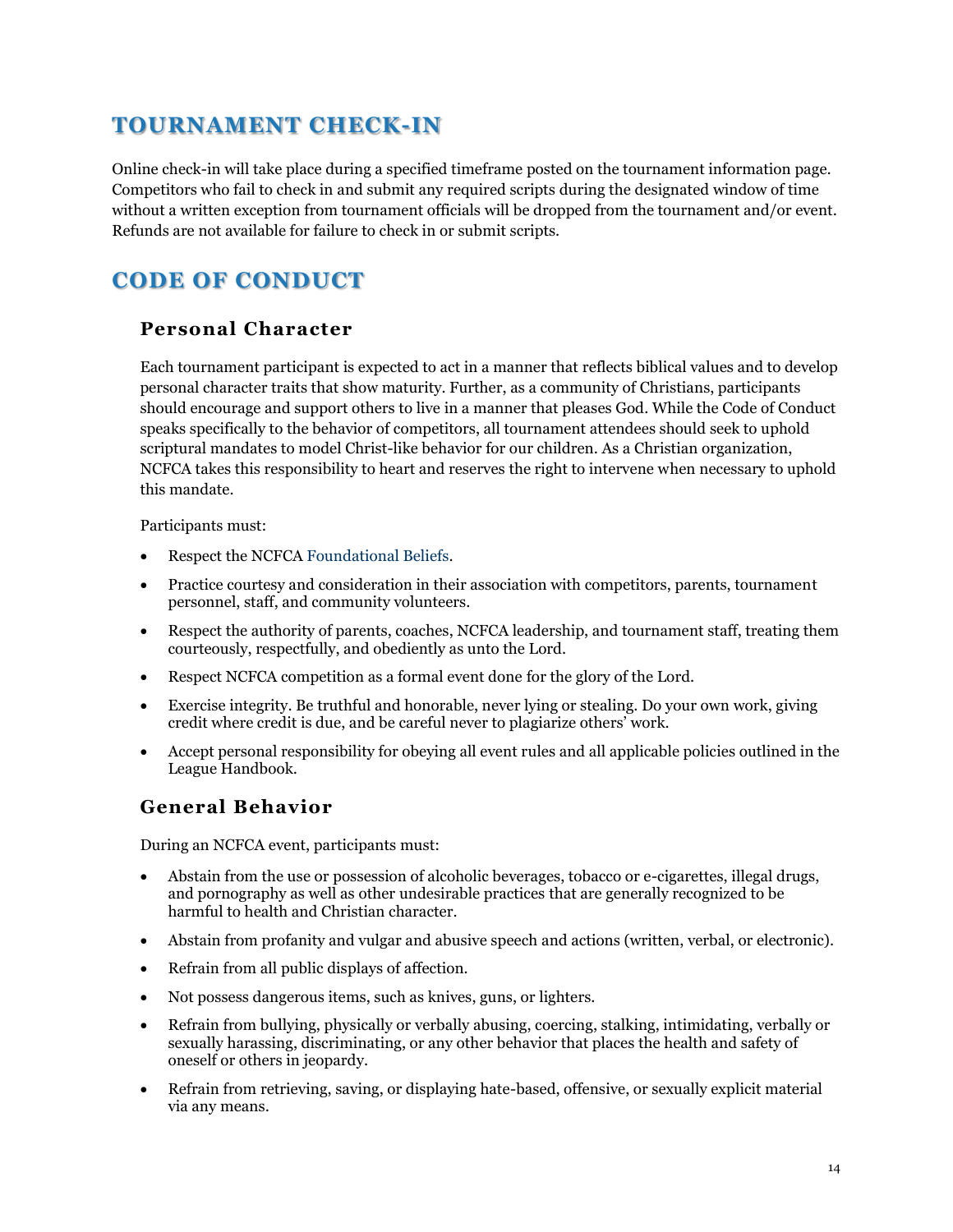- Refrain from any form of gambling that involves the exchange of money.
- Refrain from any behavior which would violate the NCFCA [Foundational Beliefs.](https://www.ncfca.org/about/foundational-beliefs/)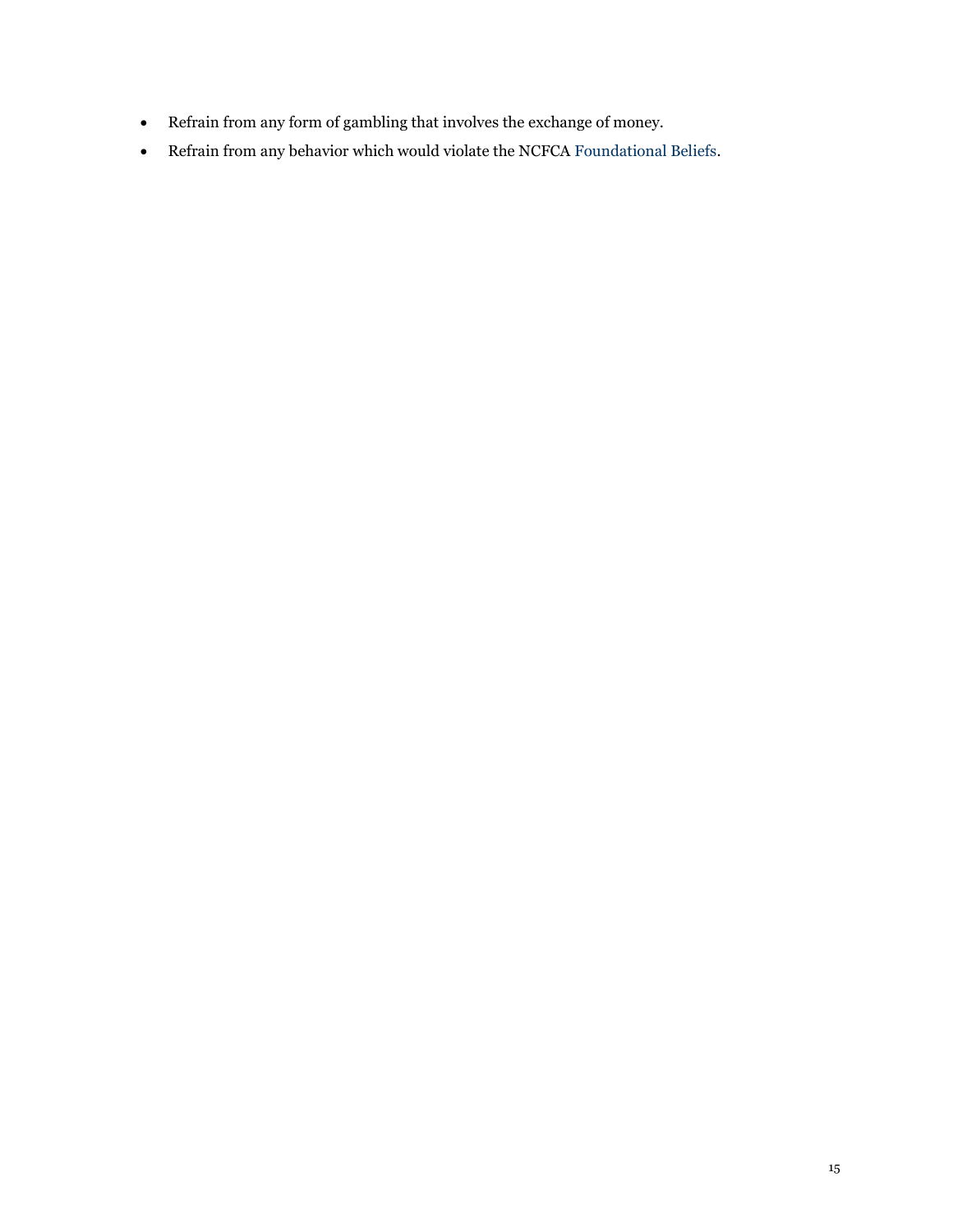# <span id="page-17-0"></span>**TOURNAMENT POLICIES**



NCFCA is committed to providing competitive opportunities in a Christ-centered environment. To aid in this effort we have developed policies meant to provide a safe environment, to assist in fostering personal integrity and responsibility, as well as to clarify league expectations for competition. We believe it is in the best interest of the entire NCFCA community to establish certain guidelines for conduct which must be maintained by all Affiliates so that we might strive together to fulfill our mission.

# <span id="page-17-1"></span>**ACADEMIC INTEGRITY**

*Whatever you do, work at it with all your heart, as working for the Lord, not for human masters, since you know that you will receive an inheritance from the Lord as a reward. It is the Lord Christ you are serving. (Colossians 3:23-24)*

"*…as working for the Lord*" outlines the essence of NCFCA's commitment to a calling that supersedes temporal goals. The highest levels of academic integrity and meticulous adherence to the rules indicate each competitor's commitment to honest, fair, and trustworthy competition. Honor and respect for one another, exhibited by our words and actions, should always be elevated above a desire to win.

All competitors must ensure that any work presented in competition is either their own original work or clearly indicates the source of the information via a proper citation.

Students should ensure that they understand plagiarism and their responsibility regarding the concept of ownership. Plagiarism can be intentional or unintentional. While NCFCA regards academic integrity and infractions thereof very seriously, we assume the best of every student and do not assign intention to any infraction.

Competitors will be required to affirm the NCFCA Ethics Statement during the online check-in process for each tournament.

*As an NCFCA competitor, I am committed to the highest standards of academic integrity and ethical behavior in all areas of competitive forensics. I will comply with all tournament policies and rules whether competing in person or online. I understand that through my participation in NCFCA, I serve as a witness of Christ and will seek to reflect this in both word and deed at all times.*

# <span id="page-17-2"></span>**ADJUDICATION**

While we anticipate that all participants will follow the prescribed rules and policies, in an environment where rules exist, protocols must be in place to address issues of noncompliance. In the case of an alleged infraction, the Compliance team for the tournament will gather and report information to the Regional Director or Tournament Director, who will determine the validity of the violation, consult with the Director of Forensics, and issue any consequences under the direction of the National Adjudication Team. NCFCA does not approach a rule infraction as an intentional action, but rather an opportunity for effective communication growth.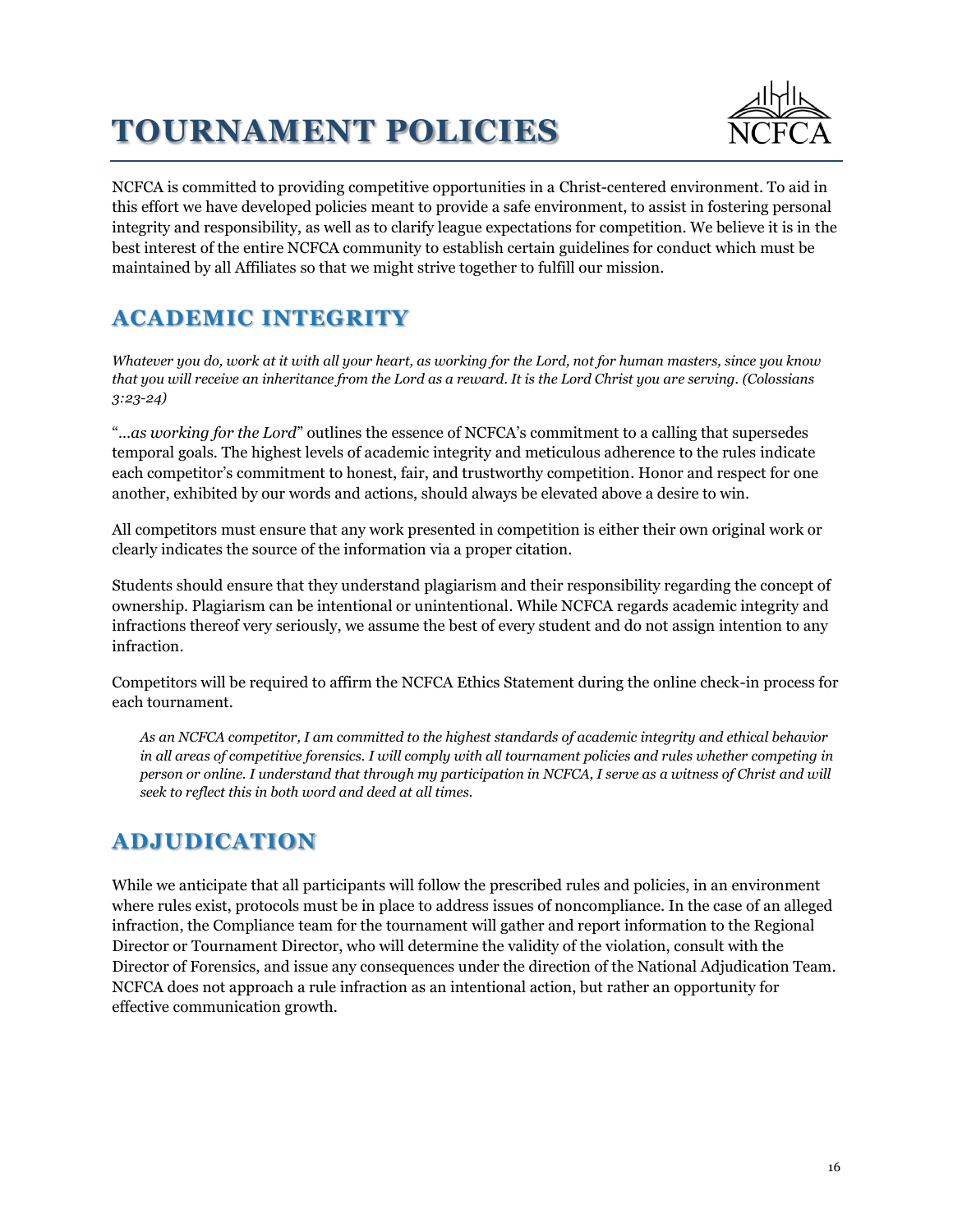## <span id="page-18-0"></span>**APPEALS**

Appeals may be brought to NCFCA for either a suspected tabulation error or a suspected ethics issue that comes to light post-tournament. Please note: Adjudication decisions rendered by the National Adjudication Team during the tournament are not eligible for appeal.

#### **Filing Process**

Any appeal that meets the above criteria must be made in writing and include the complete name and contact information of the appealing party along with a brief description of the concern and any relevant documentation. This appeal must be emailed to the Director of Forensics at [DirofForensics@NCFCA.org.](mailto:DirofForensics@NCFCA.org)

#### **Time Frame**

All tabulation appeals must be filed within 72 hours of the close of the Awards Ceremony. Concerns of an ethical nature must be brought to the attention of NCFCA as soon as possible but are not subject to a time limitation.

#### **Resolution**

Any properly filed appeal will be carefully considered by the Director of Forensics, the National Adjudication Team, and the Executive Director. After investigation and assessment of all available and relevant information, the NCFCA leadership will render a decision and inform the affected parties. This decision will be final, and no other consideration will be made for this issue.

## <span id="page-18-1"></span>**CANCELLATION POLICY**

#### <span id="page-18-2"></span>**Endemic Illness**

NCFCA will use a variety of resources to routinely monitor the prevalence of COVID-19 and other infectious diseases in the communities planning to host our tournaments. Any decision to cancel or move a tournament to an online platform will follow our 2021 COVID-19 Protocol and be communicated to all registered participants as soon as possible. This Protocol will be published to NCFCA.org in November 2020.

#### <span id="page-18-3"></span>**Inclement Weather**

In the event that inclement weather is forecast prior to an NCFCA tournament, league officials will communicate to all registered Affiliates via email as early as possible. If inclement weather occurs during a tournament, league officials will communicate via email and during scheduled announcements regarding any necessary adjustments to the schedule.

#### <span id="page-18-4"></span>**Unforeseen Circumstances**

Upon the occurrence of any event or circumstance beyond our control, including acts of God, declared war in the United States, acts of terrorism in the city where the tournament is located, government regulations, natural disaster, or civil disorder, to the extent that such event or circumstance makes it illegal, impossible, or impracticable to hold the tournament, NCFCA will notify registered participants as soon as possible.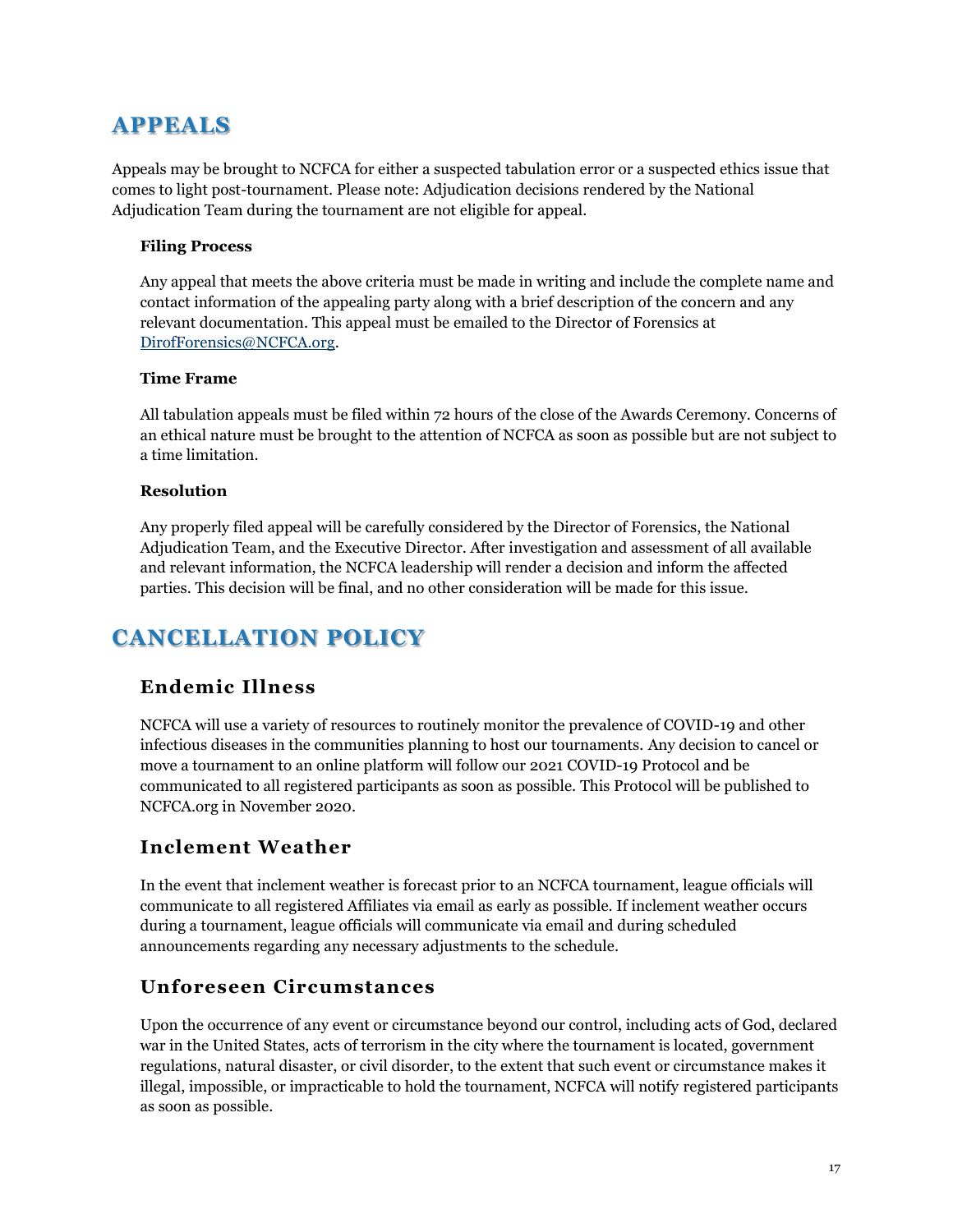While it is our desire that each tournament be run as originally planned, the safety of our Affiliates will be our number one priority in any decision to cancel or reformat a tournament. Refunds due to any alteration of schedule, including cancellation of the event, will be subject to review of the financial commitments of the league and will be considered on a tournament-by-tournament basis.

# <span id="page-19-0"></span>**COMPETITION MATERIAL POLICY**

Our mission to glorify God should guide competitors to choose material that upholds their integrity and witness for Christ.

- The source from which a competitor chooses a selection should be carefully considered. As Christian communicators, we value messages of redeeming truth. We have both the privilege and responsibility to discover, meditate upon, and communicate whatever is true, honorable, just, pure, lovely, commendable, excellent, and praiseworthy in all areas of life. (Philippians 4:8) While NCFCA does not review source material on a regular basis, we do reserve the right to disallow literature deemed to be unsuitable for use in the league.
- Speeches which advocate a position counter to the Foundational Beliefs of the league will not be allowed in competition.

# <span id="page-19-1"></span>**DRESS CODE POLICY**

NCFCA's dress code is intended to glorify Christ, to promote professionalism, and to maximize the focus on the development of ideas and communication skills.

|                                                      | Gentlemen                                                                    | <b>Ladies</b>                                       |  |
|------------------------------------------------------|------------------------------------------------------------------------------|-----------------------------------------------------|--|
| <b>Required for</b><br>Competition*                  | Option 1:                                                                    | Option 1:                                           |  |
|                                                      | Suit <i>with</i>                                                             | Pant or skirt suit (hemline to middle of knee) with |  |
|                                                      | Dress shirt and tie                                                          | Dress Blouse (or top)                               |  |
|                                                      | Dress shoes                                                                  | Dress Shoes                                         |  |
|                                                      | Option 2:                                                                    | Option 2:                                           |  |
| *Adaptations for<br>online tournaments               | Sport coat with                                                              | Suit-type jacket with                               |  |
| are acceptable                                       | Dress shirt and tie                                                          | Dress pants or skirt (hemline to middle off knee)   |  |
| provided that all attire<br>visible to the judges is | Dress slacks                                                                 | Dress blouse (or top)                               |  |
| compliant.                                           | Dress shoes                                                                  | Dress shoes                                         |  |
|                                                      |                                                                              | Option 3:                                           |  |
|                                                      |                                                                              | Dress (hemline to middle of knee)                   |  |
|                                                      |                                                                              | Sleeveless dresses require a suit-type jacket       |  |
|                                                      | <b>All Competitors</b>                                                       |                                                     |  |
| <b>Never</b><br>Acceptable                           | Short shorts/skirts/dresses                                                  |                                                     |  |
|                                                      | Shirts that are low-cut, fail to cover the midriff, or have spaghetti straps |                                                     |  |
|                                                      | Inappropriate content, see-through fabric, or tight-fitting clothing         |                                                     |  |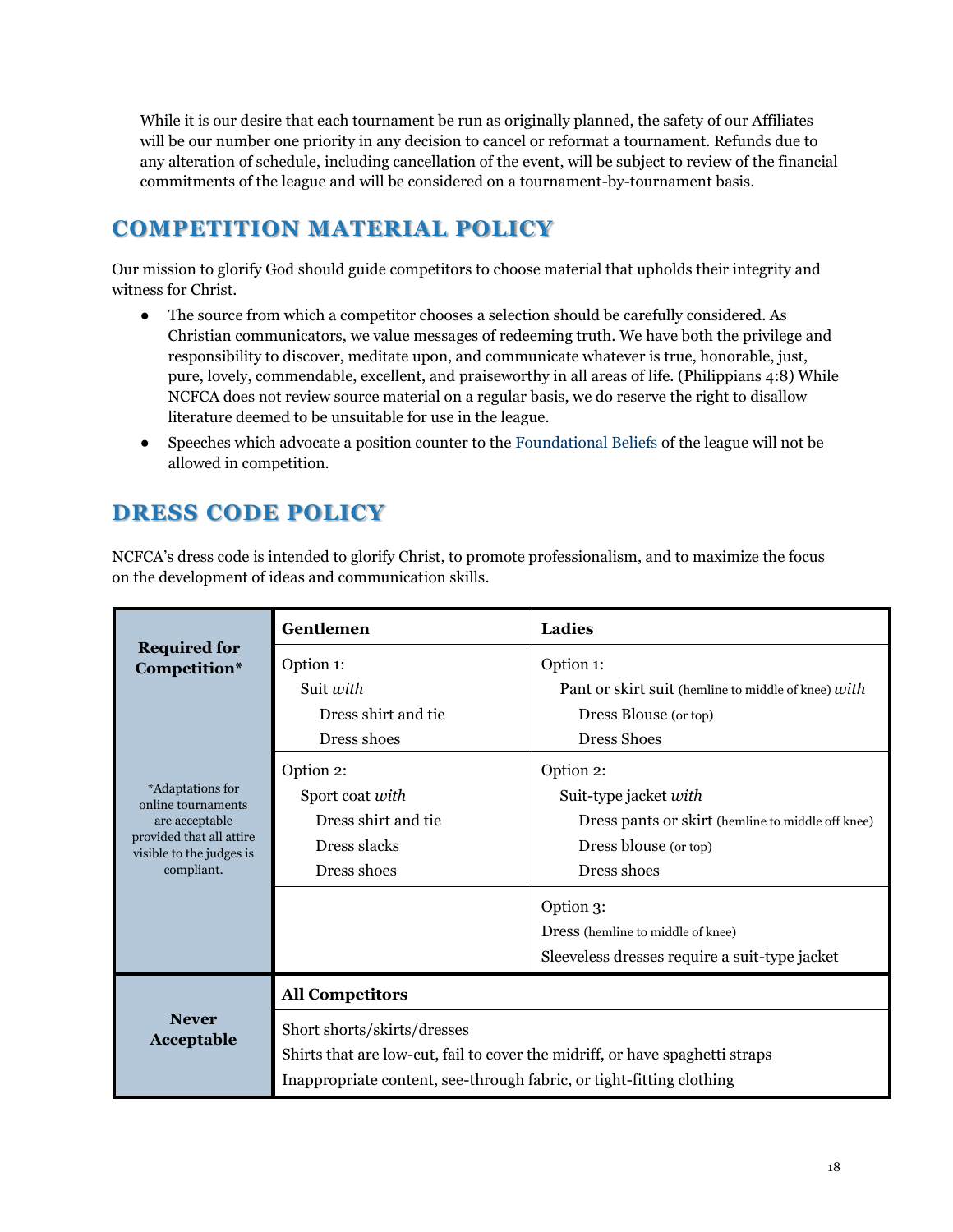A student who is out of dress code is not permitted to compete. Failure to adhere to the dress code will result in a warning and requirement to change into compliant attire. No accommodations will be made if the student misses a round due to the need to change clothes. If a second violation occurs during the season, disciplinary action such as loss of round or rank will be determined by the National Adjudication Team. In the unfortunate event of a third violation within the season, the student will be disqualified from the tournament. A further violation will result in disqualification from NCFCA competition for the remainder of the season.

## <span id="page-20-0"></span>**RECORDING POLICY**

NCFCA tournament competition may be recorded for personal, club, or classroom use provided that permission of all competitors involved in that round is obtained prior to the recording. The request for permission should be made prior to entering the competition room. Parents who do not wish for their student to be videotaped should instruct their student to deny any request. Persons requesting permission must respect the wishes of the competitor and refrain from coercion.

Judges may not record the round by audio, video, or any other means without written permission from the Director of Forensics.

Other than the recording of one's own child, no portion of NCFCA competition may be recorded, either by audio, video, or other means, for reproduction and distribution in any format without written permission from NCFCA at [Office@NCFCA.org.](mailto:Office@NCFCA.org)

## <span id="page-20-1"></span>**SAFETY POLICY**

NCFCA is committed to providing a safe environment for all students who participate online or in-person. The following protocols have been established to mitigate risk and ensure that all reasonable precautions are being taken. While NCFCA leadership and tournament staff will be present and monitoring tournament activities, safety is the responsibility of all participants. Students and parents should review and understand their responsibility both in person and online.

## <span id="page-20-2"></span>**Adult Supervision**

Onsite Tournaments: When not participating in a tournament-sponsored event, children under 12 years old must be directly supervised by their parent, guardian, or a parent-designated adult.

Online Tournaments: Parents are responsible for the supervision and online safety of their children.

## <span id="page-20-3"></span>**Background Checks**

NCFCA requires background checks on all paid staff and volunteer leadership.

## <span id="page-20-4"></span>**Identification**

Onsite Tournaments: All attendees must wear a nametag while onsite at any league event.

Online Tournaments: All attendees must have an NCFCA account to participate in the tournament and will be identified on screen by name.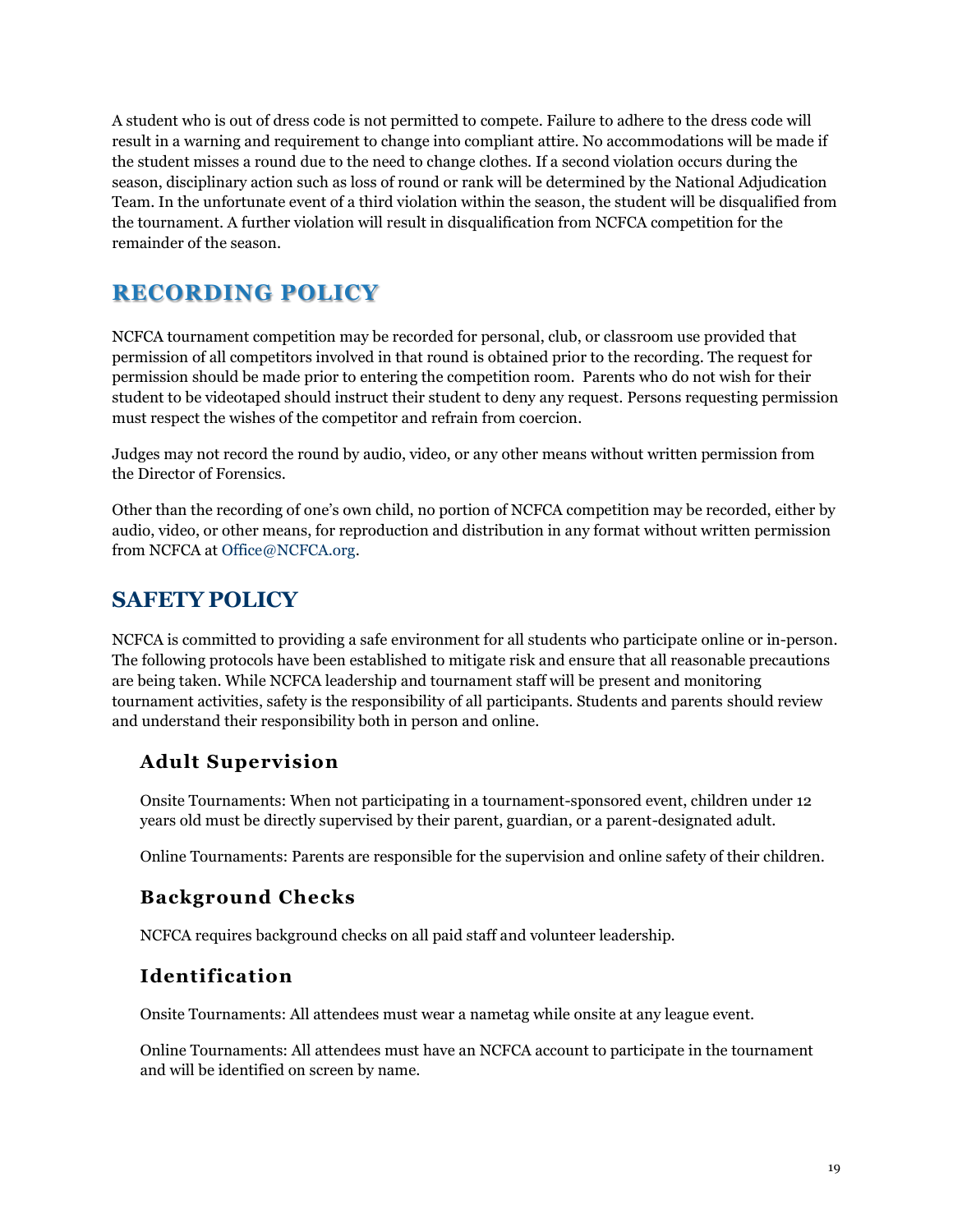#### <span id="page-21-0"></span>**"More than Two" Rule**

Onsite Tournaments: NCFCA parents and chaperones should not enter a competition room where there is only one student present. In the same manner, a student should not enter a competition room where there is only one non-family adult present.

Online Tournaments: Competitors should keep microphones muted and cameras off until there are more than two attendees present in a competition room.

## <span id="page-21-1"></span>**Online Safety**

*Disclaimer*: While NCFCA has built an electronic platform for competition with safety as a primary value, parents are responsible for monitoring and ensuring their student's online safety.

#### **Registration Required**

NCFCA's tournament platform will require that all attendees have an NCFCA account and are registered for each tournament they plan to attend. Additionally, all Community Judges will be required to complete a "referred by" section during the tournament registration process.

#### **In-Room Audiovisual**

All tournament rooms on the platform will have a publicly displayed list of attendees in order to provide transparency and accountability. Camera, microphone, and chat functionality are limited by role (competitor, judge, observer). While observing a competition room will be possible, observers will not have access to microphone, camera, or the chat function.

#### **Tournament Administration**

Tournament administrators will have the authority to immediately remove and block any attendee for violation of NCFCA's Code of Conduct or other behavior deemed detrimental to the tournament community as a whole.

## <span id="page-21-2"></span>**Open Doors**

Onsite Tournaments: Competition room doors are to remain open unless there is a speaker speaking or there is a debate round in progress.

## <span id="page-21-3"></span>**Personal Responsibility**

Onsite Tournaments: If an unsafe condition exists, immediate action should be taken to remove the student(s) from harm and to notify tournament administration by contacting the nearest Communications staff member.

Online Tournaments: If an unsafe condition exists, the participant should immediately exit the room or tournament platform and notify tournament administration by calling the Emergency Safety Contact listed for that event.

#### <span id="page-21-4"></span>**Tournament Boundaries**

Onsite Tournaments: NCFCA participants must remain in areas of the facility designated for NCFCA use.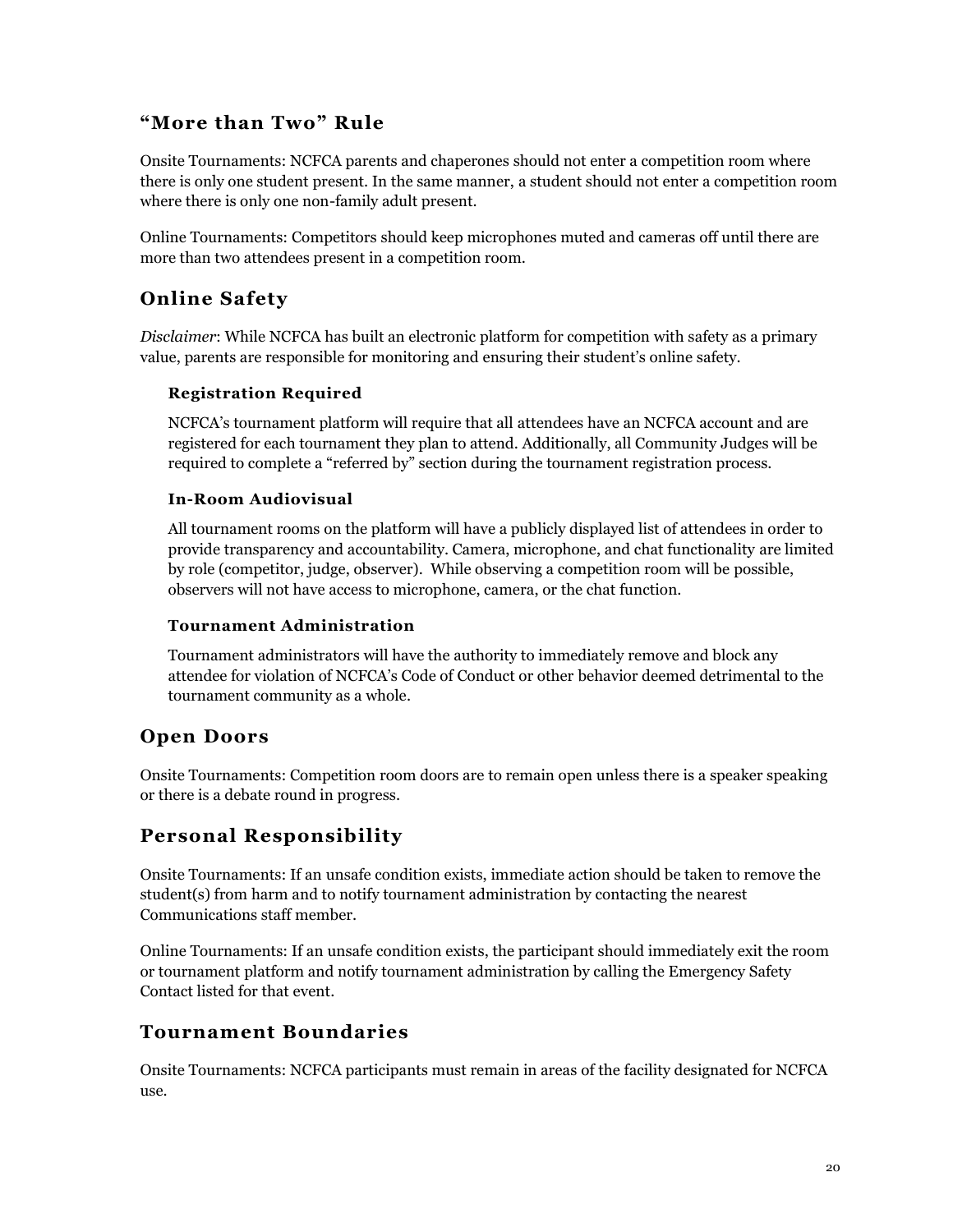## <span id="page-22-0"></span>**SICK POLICY**

- All families will be required to complete a brief health assessment and sign a release waiver that acknowledges risk of contracting illness at an onsite tournament.
- Attendees at onsite tournaments should be free from symptoms of illness. Any person exhibiting symptoms including but not limited to cough, shortness of breath or difficulty breathing, fever (100.4+), chills, muscle pain, sore throat, vomiting, or diarrhea will be required to drop from the tournament and exit the facility.
- All attendees must have been fever free without the aid of medication for 48 hours.
- Any participant who has had close contact (as defined by current CDC guidelines) with someone diagnosed with or exhibiting signs of COVID-19, influenza, or other infectious disease, or has been instructed by a health care provider to quarantine may not attend.
- *Love your neighbor as yourself*. *(Mark 20:31)* Beyond the specific policy and situations listed here, please be considerate and thoughtful of others when making decisions about attending an onsite tournament.

# <span id="page-22-1"></span>**SOCIAL MEDIA POLICY**

NCFCA believes all of our communication reflects who we are and what we think. Therefore, our online conduct should reflect the same standards of honesty, respect, and consideration that we use during faceto-face interaction. We encourage online conduct that honors the Lord and maintains a clear Christian witness. NCFCA students, leadership, parents, and coaches should avoid posting or sending material that is obscene, defamatory, profane, libelous, threatening, harassing, abusive, or hateful to any other person or entity. This type of communication is directly contrary to our mission.

Every individual certainly has the right to express themselves, but Christians should remember that the method and content of their expression also reflects on the body of Christ. Further, if an Affiliate's actions or statements, whether in person or otherwise, are harmful or create a threatening environment to NCFCA, our Affiliates, partners, etc., then that Affiliate is subject to disciplinary action up to and including revocation of their Affiliate in good standing status.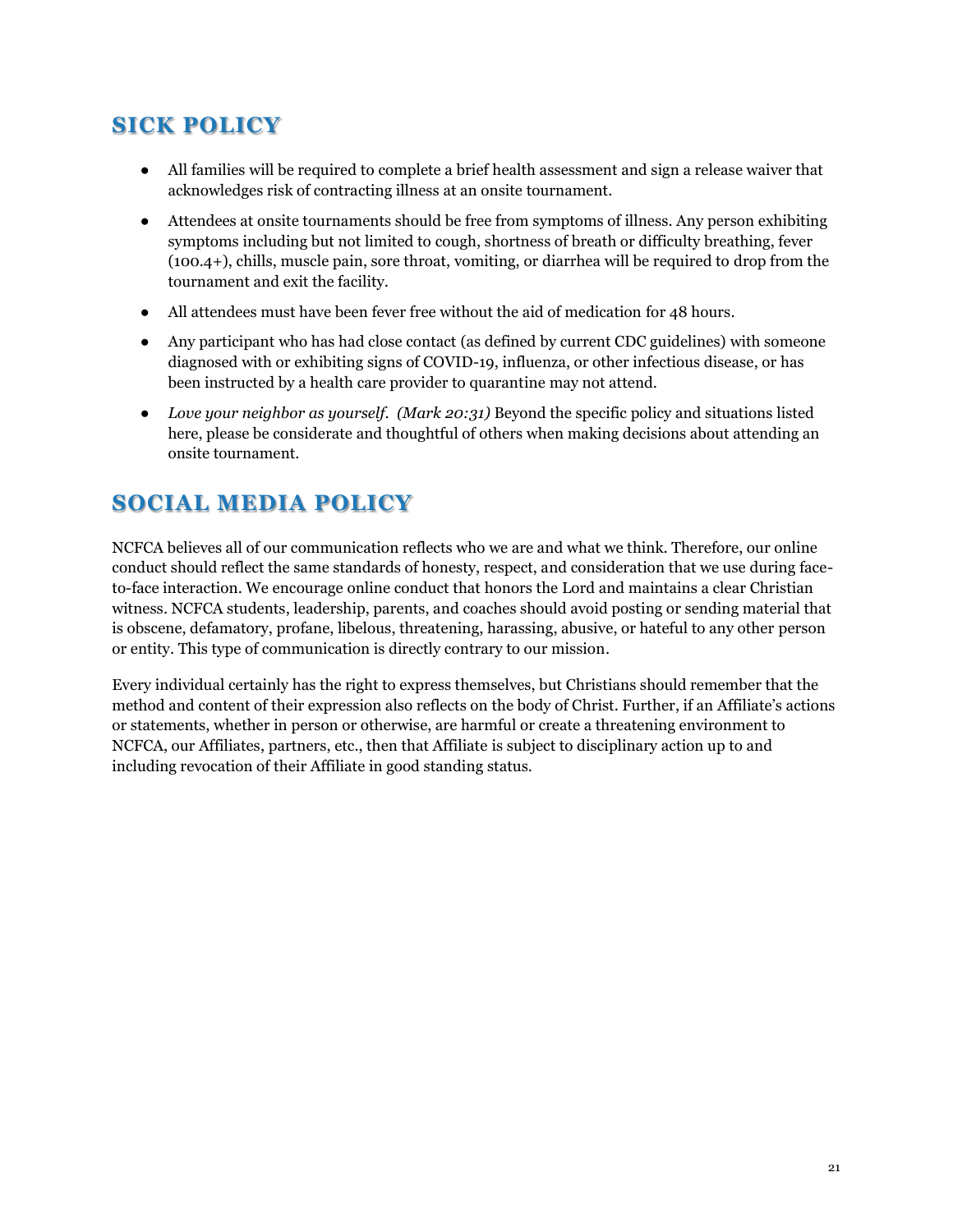

# <span id="page-23-1"></span><span id="page-23-0"></span>**AUTHORITY**

## <span id="page-23-2"></span>**District, Regional, and National Tournaments**

The Regional Director or Tournament Director is responsible to ensure that all NCFCA tournaments are run in accordance with NCFCA rules, guidelines, policies, procedures, and Mission Statement, under the guidance of the Director of Forensics. The Regional Director or Tournament Director shall resolve problems that threaten either the integrity or operation of the tournament in order to maintain a safe, educational environment for tournament participants.

## <span id="page-23-3"></span>**Final Authority**

The NCFCA Executive Director has final authority over all NCFCA tournaments.

# <span id="page-23-4"></span>**JUDGING**

## <span id="page-23-5"></span>**Judge Philosophy**

NCFCA values a diverse judge pool which includes experienced judges (both those with NCFCA experience and those from other leagues), lay judges, affiliated judges (e.g., parents and coaches), community judges, and judges with worldviews which are both similar to and different from those of NCFCA competitors in order to offer competitors varied feedback and to encourage them to be universal in their impact.

## <span id="page-23-6"></span>**Judge Eligibility**

#### **Age**

A judge must be at least 18 years old, must not be currently enrolled in high school, and must not have been eligible to compete in any NCFCA event during the current season.

#### **Relationship**

Judges must be unrelated to the competitors they are assigned to judge.

#### **Re-Judging**

A judge should not judge a specific speaker more than one time in the same prepared speech or on the same side of a debate round in any given tournament. The same judge may judge a speaker in a different event or more than one time in limited preparation speeches and/or on the opposite side of debate.

#### **Judge Decisions**

All judge decisions are final as they apply to assessment of the round; however, adjudication determinations by the National Adjudication Team supersede judge assessments. All adjudication decisions are final.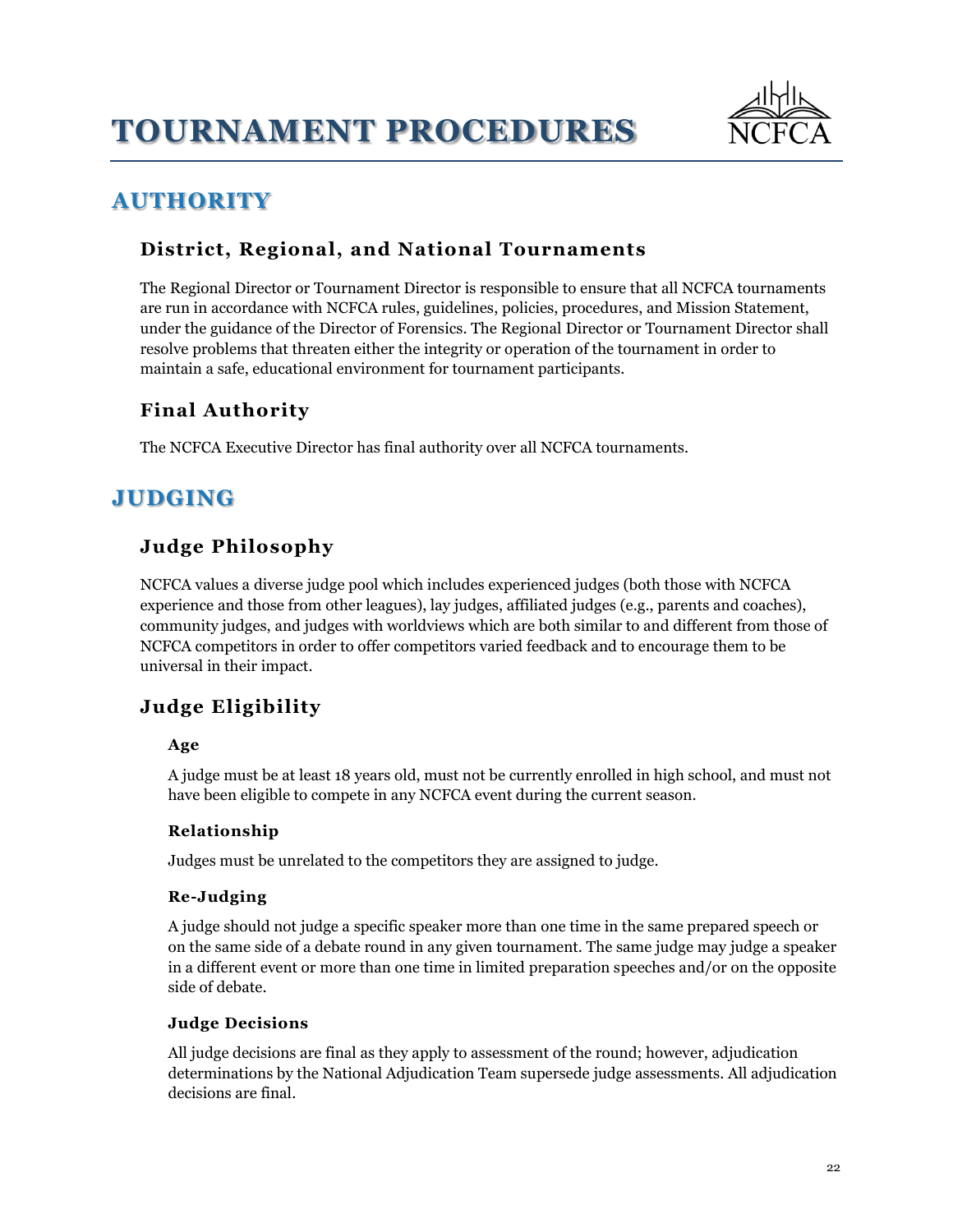# <span id="page-24-0"></span>**TEAM POLICY AND LINCOLN-DOUGLAS VALUE DEBATE COMPETITION**

#### <span id="page-24-1"></span>**Rules**

Debate Rules can be found in the [Resource Library](https://portal.ncfca.org/resource-library) on the NCFCA website.

#### <span id="page-24-2"></span>**Limitations**

- A debater may compete in either Lincoln-Douglas Value or Team Policy during any given tournament.
- Debaters may not participate with two different partners during the same tournament in Team Policy.
- Debaters who qualify for either their Regional Championship or the National Championship in both Team Policy and Lincoln-Douglas Value Debate must choose one of these styles of debate in which to participate during that tournament.
- Team Policy debaters may compete and qualify with different partners during the competitive season but must choose only one of those qualified partners with whom to participate at the next level tournament (either the Regional Championship or the National Championship).

## <span id="page-24-3"></span>**SPEECH COMPETITION**

## <span id="page-24-4"></span>**Rules**

All General Speech Rules and Speech Event Rules can be found in the [Resource Library](https://portal.ncfca.org/resource-library) on the NCFCA website.

## <span id="page-24-5"></span>**Limitations**

- A competitor may participate in a maximum of five speech events at any given tournament with the exception of the Regional Championship where a competitor may compete in any event for which he has qualified.
- A competitor may only register once in each event for any given tournament.
- A competitor may not participate with two different partners during the same tournament in Duo.
- A Duo Interpretation competitor may compete and qualify with different partners during the competitive season but must choose only one of those qualified partners with whom to participate at the next level tournament (either the Regional Championship or the National Championship).
- A competitor may not enter the same speech in more than one event for the same tournament; however, the speech may be entered in a different category for a different tournament. If the speech qualifies to the next level tournament (either the Regional Championship or the National Championship) in more than one category, the competitor must choose only one category in which he will perform the piece at the higher level of competition.
- During the Regional Championship or the National Championship, a competitor must perform the same piece that he performed when the invitation to compete at that tournament was awarded. In other words, it is the combination of both the piece and the person that is awarded an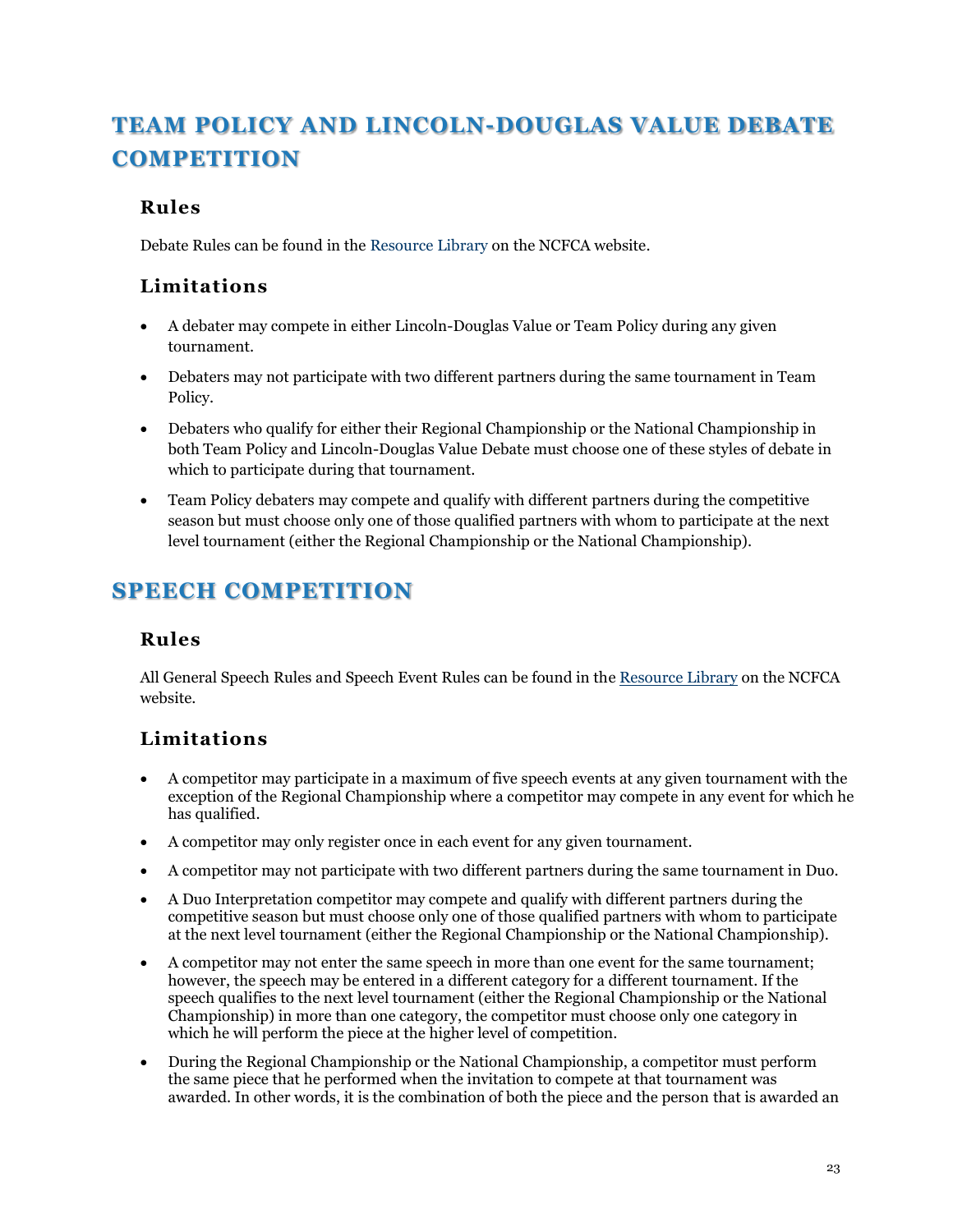invitation to the higher level of competition. Minor revisions, such as changing examples, stories, or analytical rhetoric in a platform speech or revising a cutting to an interpretation, are allowed. The competitor should not go so far as to change the main points of his speech or take a cut from a different section of his literary selection as he is preparing for advanced competition with a speech that has already qualified.

# <span id="page-25-0"></span>**MOOT COURT COMPETITION**

#### <span id="page-25-1"></span>**Rules**

Moot Court Rules can be found in th[e Resource Library](https://portal.ncfca.org/resource-library) on the NCFCA website.

#### <span id="page-25-2"></span>**Limitations**

- Competitors may not participate with two different partners during the same tournament in Moot Court.
- Moot Court competitors may compete and qualify with different partners during the competitive season but must choose only one of those qualified partners with whom to participate during the National Championship.

## <span id="page-25-3"></span>**TOURNAMENT RESULTS**

- Tabulation data is confidential except for tournament results that are publicly announced.
- Tournament results announced at the tournament will be posted to the NCFCA website following the tournament.

# <span id="page-25-4"></span>**QUALIFICATION**

NCFCA offers a unique system of qualification to Regional Championships and the National Championship.

- Invitations to Regional Championships are awarded to any debate or speech competitor who advances to elimination rounds or is recognized at an Awards Ceremony at a Regional or District Qualifier, or a National Open.
- Invitations to the National Championship are awarded through, National Opens, Regional Championships, and the National At-Large System.

The complete Qualification System can be found in the [Resource Library](https://portal.ncfca.org/resource-library) on the NCFCA website.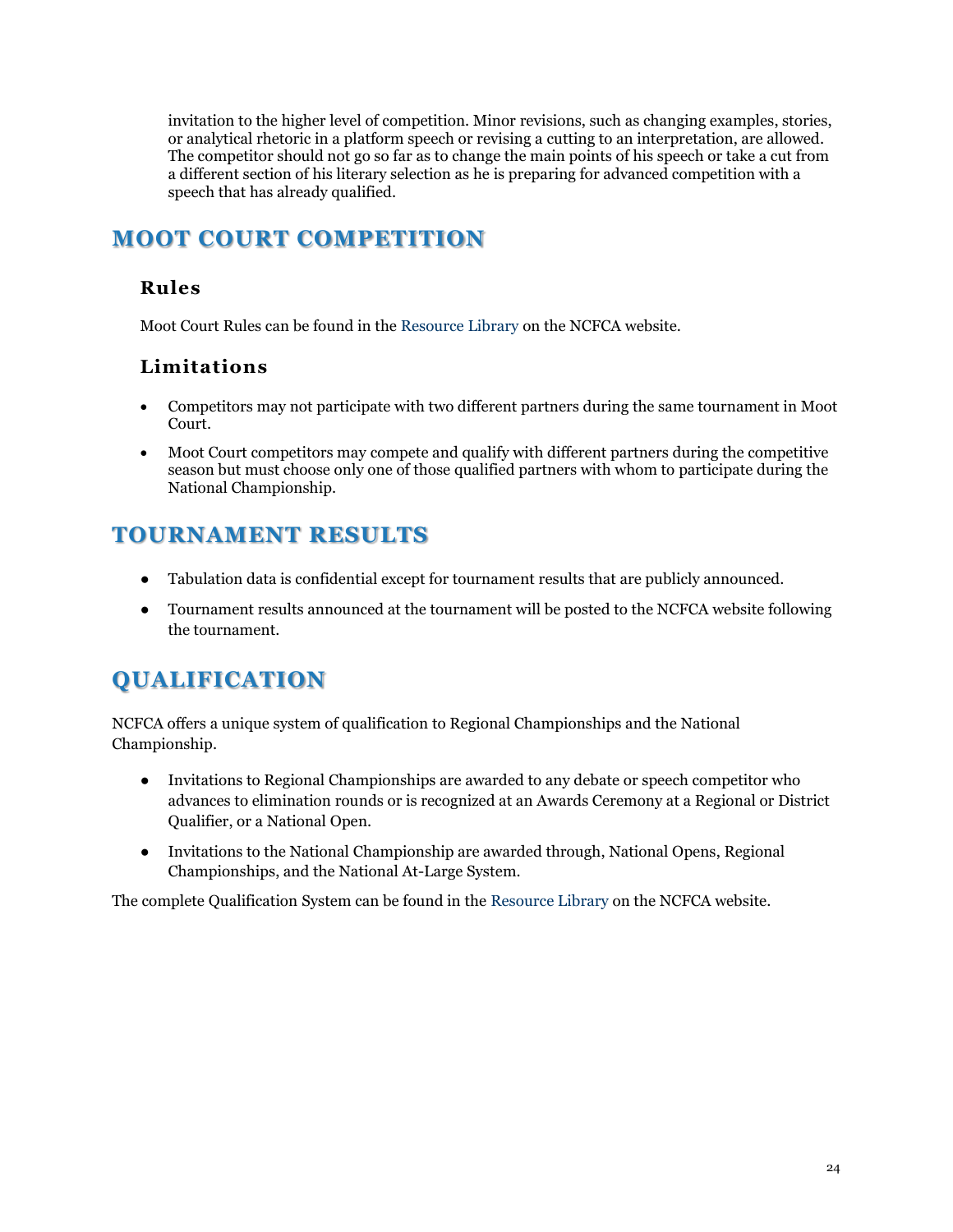# <span id="page-26-0"></span>**LEAGUE COMMUNICATION**



## **How will I receive league updates and important information?**

NCFCA has several primary means of sharing league updates and important information with Affiliates:

#### **Email**

To help ensure delivery of email, add NCFCA.org to your approved sender list and be sure to accurately enter adult and student email addresses on your account. Check your email regularly to learn about time-sensitive deadlines. NCFCA respects your privacy and never sells Affiliate information. From time to time, we do share opportunities from our partners with Affiliates. If you do not wish to receive these third-party emails, you may choose to opt out via the button on your profile page.

#### **[www.NCFCA.org.](http://www.ncfca.org/)**

As an Affiliate, you can log in to the website. From your dashboard you can modify your profile, view and register for competitive opportunities, access resources, and purchase products in the NCFCA Shop.

#### *Coming soon* **SMS text notifications**

NCFCA may choose to use phone numbers on file to contact Affiliates for transactional purposes via text notification.

## **Whom should I contact if I need assistance?**

| <b>Account Information</b><br>(Affiliation, Login/Emails, Benefits) | Office@NCFCA.org                   |
|---------------------------------------------------------------------|------------------------------------|
| Club Development/Educational<br>Resources                           | AmyJoyTofte@NCFCA.org              |
| Debate Questions or Suggestions                                     | DebateCommittee@NCFCA.org          |
| <b>Executive Director</b>                                           | KimCromer@NCFCA.org                |
| Moot Court Questions or Suggestions                                 | MootCourt@NCFCA.org                |
| <b>Safety Concerns</b>                                              | Safety@NCFCA.org                   |
| <b>Speech Questions or Suggestions</b>                              | SpeechCommittee@NCFCA.org          |
| Sponsorships                                                        | NataliaRosa@NCFCA.org              |
| <b>Tournament Registration</b>                                      | Registrar@NCFCA.org                |
| Tournaments                                                         | ChrissySweetman@NCFCA.org          |
| (National tournaments or National<br>Championship)                  |                                    |
| Tournaments                                                         | Regional Directors: See list below |
| (Regional or District Tournaments,<br>Regional Championship)        |                                    |